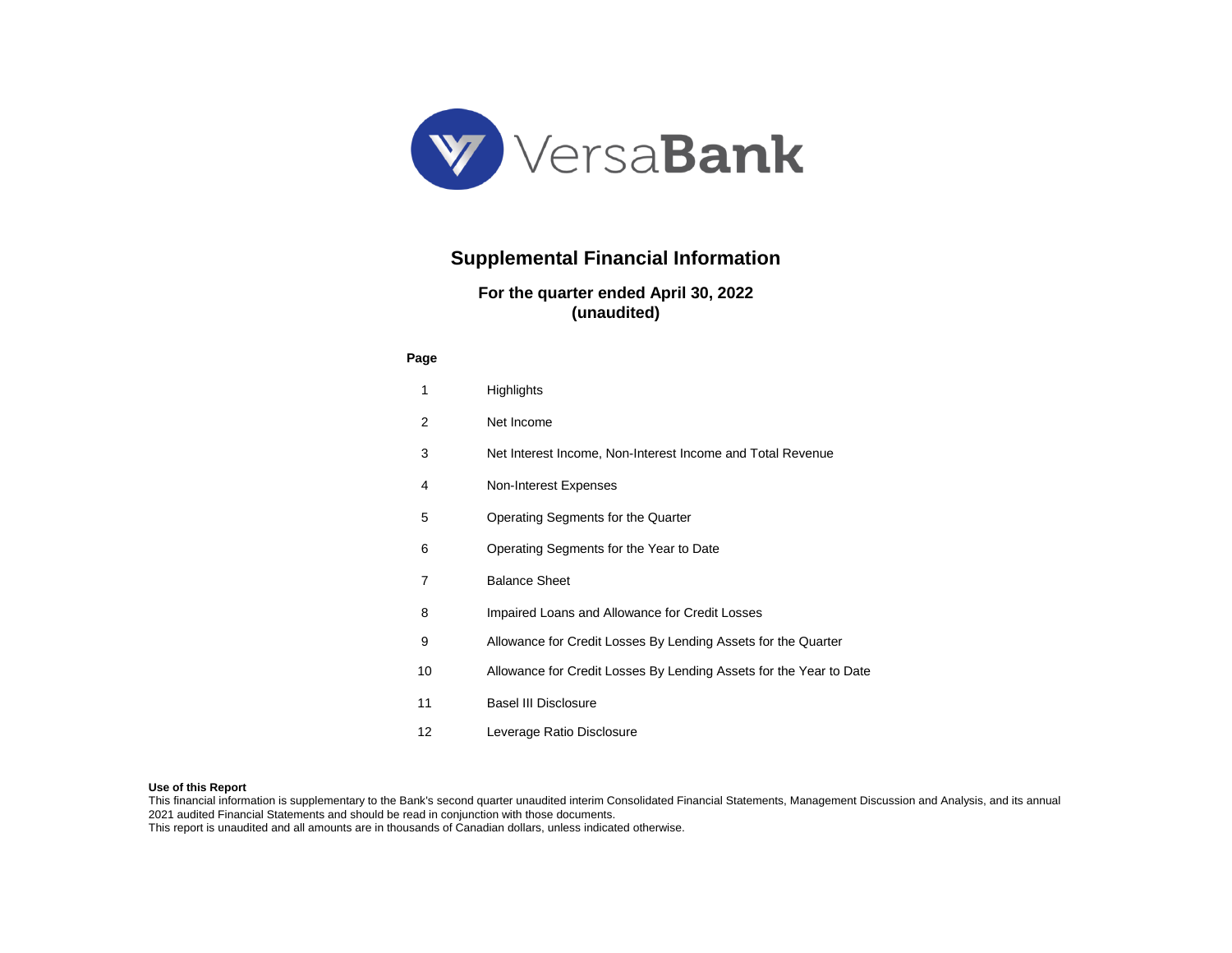

|                                                                |     |                |     |                |      | QUARTER         |                |      |              |      |                          |      | <b>6 MONTHS ENDED</b> |      |                |                |              |      | <b>YEAR ENDED</b> |    |            |
|----------------------------------------------------------------|-----|----------------|-----|----------------|------|-----------------|----------------|------|--------------|------|--------------------------|------|-----------------------|------|----------------|----------------|--------------|------|-------------------|----|------------|
|                                                                |     | 2022           |     |                |      |                 | 2021           |      |              |      |                          |      | 2022                  |      | 2021           |                |              |      |                   |    |            |
|                                                                |     | Q <sub>2</sub> |     | Q <sub>1</sub> |      | Q <sub>4</sub>  | Q3             |      | Q2           |      | Q1                       |      | Q <sub>2</sub>        |      | Q <sub>2</sub> |                | 2021         |      | 2020              |    | 2019       |
|                                                                |     |                |     |                |      |                 |                |      |              |      |                          |      |                       |      |                |                |              |      |                   |    |            |
| <b>Results of Operations</b>                                   |     |                |     |                |      |                 |                |      |              |      |                          |      |                       |      |                |                |              |      |                   |    |            |
| Interest income                                                | \$  | 25,848 \$      |     | 24,720         | S.   | 23,924<br>- \$  | 22,400 \$      |      | 21,649 \$    |      | 21,515                   | \$   | 50,568                | - \$ | 43,164         | $\mathfrak{L}$ | 89,488       | - \$ | 86,094 \$         |    | 88,305     |
| Net interest income                                            |     | 17.242         |     | 16,885         |      | 16,146          | 14,542         |      | 15,095       |      | 14,374                   |      | 34,127                |      | 29,469         |                | 60,157       |      | 54,125            |    | 53,897     |
| Non-interest income (loss) <sup>(1)</sup>                      |     | 1,393          |     | 1,381          |      | 2.090           | 1,187          |      | 875          |      | 1.048                    |      | 2.774                 |      | 1,923          |                | 5.200        |      | 60                |    | 22         |
| Total revenue                                                  |     | 18,635         |     | 18,266         |      | 18,236          | 15,729         |      | 15,970       |      | 15,422                   |      | 36.901                |      | 31,392         |                | 65,357       |      | 54.185            |    | 53,919     |
| Provision for (recovery of) credit losses                      |     | 78             |     | $\overline{2}$ |      | (279)           | 96             |      | (312)        |      | 57                       |      | 80                    |      | (255)          |                | (438)        |      | (344)             |    | (298)      |
| Non-interest expenses                                          |     | 11,767         |     | 10,636         |      | 10,377          | 8,200          |      | 8,342        |      | 8,087                    |      | 22,403                |      | 16,429         |                | 35,006       |      | 27,777            |    | 26,396     |
| Net income before income tax                                   |     | 6.790          |     | 7,628          |      | 8.138           | 7.433          |      | 7.940        |      | 7,278                    |      | 14,418                |      | 15,218         |                | 30,789       |      | 26,752            |    | 27,821     |
| Tax provision (recovery)                                       |     | 1,847          |     | 2,062          |      | 2,228           | 1,997          |      | 2,196        |      | 1,988                    |      | 3,909                 |      | 4,184          |                | 8,409        |      | 7,347             |    | 7,625      |
| Net income                                                     | \$  | $4,943$ \$     |     | 5,566          | \$   | 5,910 \$        | 5,436 \$       |      | $5,744$ \$   |      | 5,290                    | \$   | 10,509                | - \$ | 11,034         | -\$            | 22,380       | -\$  | 19,405 \$         |    | 20,196     |
|                                                                |     |                |     |                |      |                 |                |      |              |      |                          |      |                       |      |                |                |              |      |                   |    |            |
| Per Common Share (\$'s)                                        |     |                |     |                |      |                 |                |      |              |      |                          |      |                       |      |                |                |              |      |                   |    |            |
| Basic earnings per share                                       |     | 0.17           |     | 0.19           |      | 0.24            | 0.25           |      | 0.25         |      | 0.22                     |      | 0.36                  |      | 0.47           |                | 0.96         |      | 0.82              |    | 0.85       |
| Diluted earnings per share                                     |     | 0.17           |     | 0.19           |      | 0.24            | 0.25           |      | 0.25         |      | 0.22                     |      | 0.36                  |      | 0.47           |                | 0.96         |      | 0.82              |    | 0.85       |
| Return on average common equity                                |     | 5.92%          |     | 6.58%          |      | 8.07%           | 8.72%          |      | 9.20%        |      | 8.26%                    |      | 6.25%                 |      | 8.73%          |                | 8.45%        |      | 7.89%             |    | 8.89%      |
| Book value/share                                               |     | 11.94          |     | 11.78          |      | 11.61           | 11.29          |      | 11.06        |      | 10.90                    |      | 11.94                 |      | 11.06          |                | 11.61        |      | 10.70             |    | 9.98       |
| Closing market price (common share)                            |     | 13.02          |     | 14.74          |      | 14.78           | 13.30          |      | 15.03        |      | 10.99                    |      | 13.02                 |      | 15.03          |                | 14.78        |      | 6.59              |    | 6.57       |
| Weighted average number of common shares                       |     | 27,441         |     | 27,441         |      | 23,621          | 21,124         |      | 21,124       |      | 21,124                   |      | 27,441                |      | 21,124         |                | 21,753       |      | 21,124            |    | 21,124     |
| Number of common shares outstanding at period end              |     | 27,441         |     | 27,441         |      | 27,441          | 21,124         |      | 21,124       |      | 21,124                   |      | 27,441                |      | 21,124         |                | 27,441       |      | 21,124            |    | 21,124     |
| Total market value of common shares                            |     | 357,282        |     | 404,480        |      | 405,578         | 280,949        |      | 317,494      |      | 232,153                  |      | 357,282               |      | 317,494        |                | 405,578      |      | 139,207           |    | 138,785    |
| <b>Financial Ratios</b>                                        |     |                |     |                |      |                 |                |      |              |      |                          |      |                       |      |                |                |              |      |                   |    |            |
| Yield                                                          |     | 4.15%          |     | 4.06%          |      | 4.04%           | 4.02%          |      | 4.24%        |      | 4.28%                    |      | 3.99%                 |      | 4.26%          |                | 4.11%        |      | 4.62%             |    | 4.91%      |
| Cost of funds                                                  |     | 1.38%          |     | 1.29%          |      | 1.31%           | 1.41%          |      | 1.28%        |      | 1.42%                    |      | 1.30%                 |      | 1.35%          |                | 1.35%        |      | 1.71%             |    | 1.91%      |
| Net interest income (%)                                        |     | 2.77%          |     | 2.77%          |      | 2.73%           | 2.61%          |      | 2.96%        |      | 2.86%                    |      | 2.69%                 |      | 2.91%          |                | 2.76%        |      | 2.90%             |    | 3.00%      |
| Net interest income on loans (%)                               |     | 3.11%          |     | 3.23%          |      | 3.31%           | 3.23%          |      | 3.55%        |      | 3.44%                    |      | 3.14%                 |      | 3.55%          |                | 3.35%        |      | 3.41%             |    | 3.38%      |
| Non-interest expenses to average total assets (annualized)     |     | 1.89%          |     | 1.75%          |      | 1.75%           | 1.47%          |      | 1.64%        |      | 1.61%                    |      | 1.77%                 |      | 1.64%          |                | 1.61%        |      | 1.49%             |    | 1.47%      |
| <b>Efficiency ratio</b>                                        |     | 63.14%         |     | 58.23%         |      | 56.90%          | 52.13%         |      | 52.24%       |      | 52.44%                   |      | 60.71%                |      | 52.33%         |                | 53.56%       |      | 51.26%            |    | 48.95%     |
| Efficiency ratio - Digital Banking                             |     | 58.17%         |     | 57.80%         |      | 56.34%          | 50.40%         |      | 48.77%       |      | 51.20%                   |      | 57.30%                |      | 49.99%         |                | 51.69%       |      | 49.44%            |    | 46.67%     |
| Number of full time equivalent staff at period end             |     | 152            |     | 145            |      | 145             | 145            |      | 140          |      | 142                      |      | 152                   |      | 140            |                | 145          |      | 98                |    | 92         |
| Assets to full time employee                                   | \$  | 17,758 \$      |     | 16,704         | \$   | 16,656 \$       | 15,764 \$      |      | 15,284 \$    |      | 14,401                   | l \$ | 17,758 \$             |      | 15,284         | - \$           | 16,656       | - \$ | 19,836 \$         |    | 19,385     |
|                                                                |     |                |     |                |      |                 |                |      |              |      |                          |      |                       |      |                |                |              |      |                   |    |            |
| <b>Credit Quality</b>                                          |     |                |     |                |      |                 |                |      |              |      |                          |      |                       |      |                |                |              |      |                   |    |            |
| Gross impaired loans                                           | \$. |                | \$. |                | - \$ | \$              | $\blacksquare$ | -S   | ٠            | \$   | $\overline{\phantom{a}}$ | \$   |                       | -S   |                | \$.            |              | \$   | ٠                 | \$ | 6,282      |
| Gross impaired loans as a % of total loans                     |     | 0.00%          |     | 0.00%          |      | 0.00%           | 0.00%          |      | 0.00%        |      | 0.00%                    |      | 0.00%                 |      | 0.00%          |                | 0.00%        |      | 0.00%             |    | 0.39%      |
| Net impaired loans                                             | \$  | $(1,533)$ \$   |     | (1, 455)       | S.   | $(1,453)$ \$    | $(1,732)$ \$   |      | $(1,636)$ \$ |      | (1, 832)                 | \$   | $(1,533)$ \$          |      | $(1,636)$ \$   |                | $(1,453)$ \$ |      | $(1,775)$ \$      |    | 4,163      |
| Provision (recovery) for credit losses as a % of average loans |     | 0.01%          |     | 0.00%          |      | (0.05%          | 0.02%          |      | (0.07%       |      | 0.01%                    |      | 0.01%                 |      | 0.02%          |                | (0.02%       |      | (0.02%            |    | $(0.02\%)$ |
| <b>Financial Position</b>                                      |     |                |     |                |      |                 |                |      |              |      |                          |      |                       |      |                |                |              |      |                   |    |            |
| Cash and securities                                            | \$  | 198,157        | -S  | 155,239        | \$   | 271.523<br>- \$ | 297,005        | - \$ | 272,428      | - \$ | 212.016                  | \$   | 198.157               | - \$ | 272,428        | S              | 271.523      | - \$ | 257.644           | -S | 149,206    |
| Cash and securities to total assets (%)                        |     | 7.36%          |     | 6.43%          |      | 11.24%          | 12.99%         |      | 12.73%       |      | 10.37%                   |      | 7.36%                 |      | 12.73%         |                | 11.24%       |      | 13.25%            |    | 8.36%      |
| <b>Total loans</b>                                             |     | 2,450,276      |     | 2,215,638      |      | 2,103,050       | 1,952,154      |      | 1,829,776    |      | 1,793,724                |      | 2,450,276             |      | 1,829,776      |                | 2,103,050    |      | 1,654,910         |    | 1,594,288  |
| Mortgages and loans to total assets (%)                        |     | 91.02%         |     | 91.73%         |      | 87.08%          | 85.40%         |      | 85.51%       |      | 87.71%                   |      | 91.02%                |      | 85.51%         |                | 87.08%       |      | 85.13%            |    | 89.30%     |
| <b>Total assets</b>                                            |     | 2,692,146      |     | 2,415,346      |      | 2,415,086       | 2,285,771      |      | 2,139,757    |      | 2,044,976                |      | 2,692,146             |      | 2,139,757      |                | 2,415,086    |      | 1,943,885         |    | 1,785,381  |
| Average assets                                                 |     | 2,553,746      |     | 2,415,216      |      | 2,350,429       | 2,212,764      |      | 2,092,367    |      | 1,994,431                |      | 2,553,616             |      | 2,041,821      |                | 2,179,486    |      | 1,864,633         |    | 1,797,256  |
| Deposits                                                       |     | 2,124,916      |     | 1,847,003      |      | 1,853,204       | 1,817,746      |      | 1,679,273    |      | 1,664,694                |      | 2,124,916             |      | 1,679,273      |                | 1,853,204    |      | 1,567,570         |    | 1,399,889  |
| Subordinated notes payable                                     |     | 98,410         |     | 97,726         |      | 95,272          | 95,683         |      | 94,392       |      | 4,891                    |      | 98.410                |      | 94,392         |                | 95,272       |      | 4,889             |    | 4,881      |
| Shareholders' equity                                           |     | 341,414        |     | 336.951        |      | 332,106         | 252,032        |      | 247,366      |      | 259,508                  |      | 341,414               |      | 247,366        |                | 332,106      |      | 255,288           |    | 240,163    |

(1) Beginning Q1/21, non-interest income captures contribution from Digital Boundary Group acquired on November 30, 2020.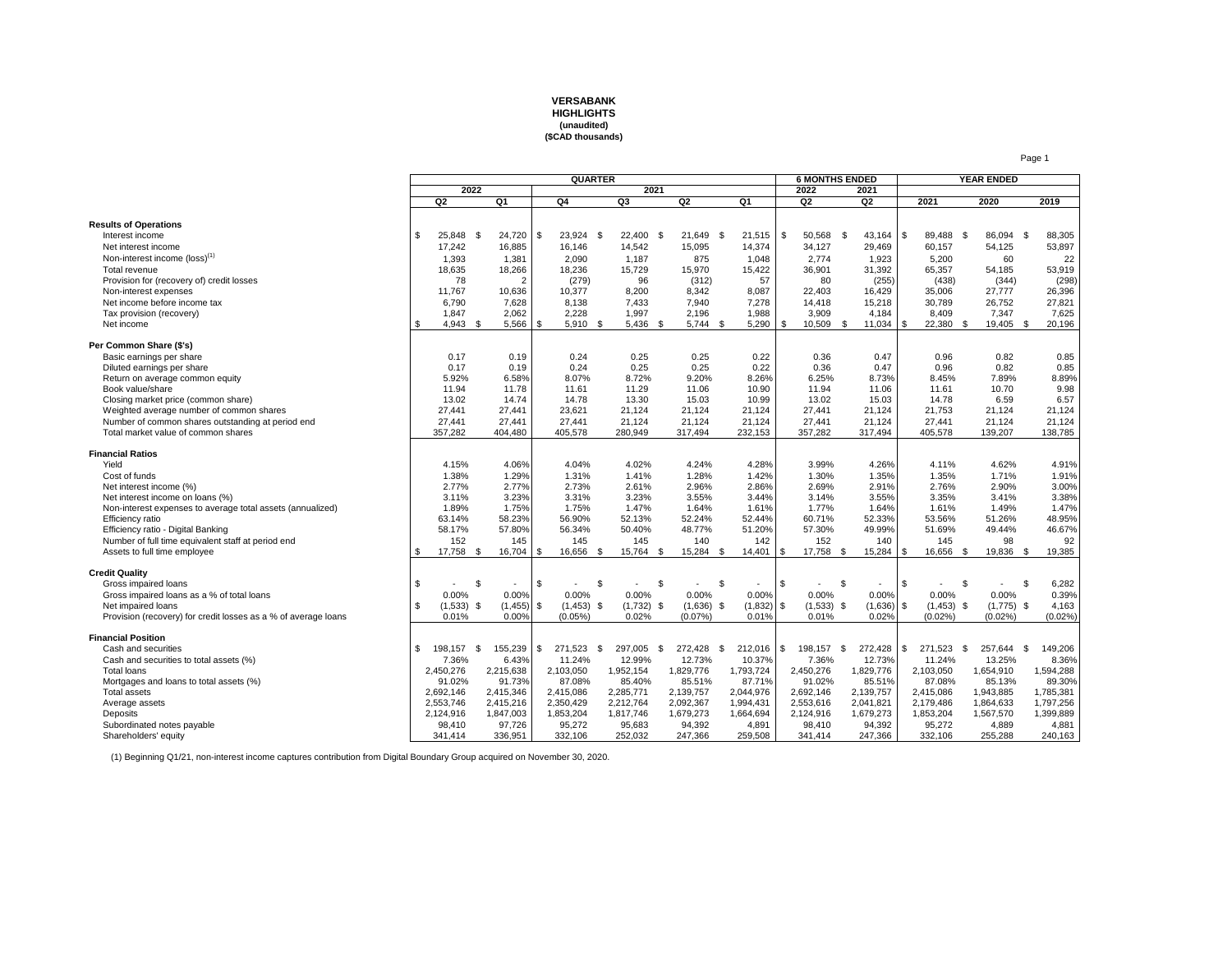#### **VERSABANK**

## **NET INCOME**

## **(unaudited) (\$CAD thousands except per share amounts)**

|                                                                |      |                |      |                | <b>QUARTER</b> |                |        |             |             |      |             | <b>6 MONTHS ENDED</b> |       |                         | <b>YEAR ENDED</b> |                 |
|----------------------------------------------------------------|------|----------------|------|----------------|----------------|----------------|--------|-------------|-------------|------|-------------|-----------------------|-------|-------------------------|-------------------|-----------------|
|                                                                |      |                | 2022 |                |                | 2021           |        |             |             | 2022 |             | 2021                  |       |                         |                   |                 |
|                                                                |      | Q2             |      | Q1             | Q4             | Q3             | Q2     |             | Q1          | Q2   |             | Q <sub>2</sub>        |       | 2021                    | 2020              | 2019            |
|                                                                |      |                |      |                |                |                |        |             |             |      |             |                       |       |                         |                   |                 |
| <b>Interest Income</b>                                         |      |                |      |                |                |                |        |             |             |      |             |                       |       |                         |                   |                 |
| Loans                                                          | \$   | 25.472 \$      |      | $24,514$ \$    | 23,590 \$      | 22,078 \$      |        | $21,301$ \$ | $21,086$ \$ |      | 49,986      | 42,387                |       | <b>S</b><br>88.055 \$   | 83,232 \$         | 84,875          |
| Cash and Securities                                            |      | 376            |      | 206            | 334            | 322            | 348    |             | 429         |      | 582         |                       | 777   | 1,433                   | 2,862             | 3,430           |
| Total interest income                                          |      | 25,848         |      | 24,720         | 23,924         | 22,400         | 21,649 |             | 21,515      |      | 50,568      | 43,164                |       | 89,488                  | 86,094            | 88,305          |
| Yield %                                                        |      | 4.15%          |      | 4.06%          | 4.04%          | 4.02%          | 4.24%  |             | 4.28%       |      | 3.99%       |                       | 4.26% | 4.11%                   | 4.62%             | 4.91%           |
| <b>Interest Expense</b>                                        |      |                |      |                |                |                |        |             |             |      |             |                       |       |                         |                   |                 |
| Deposits and other                                             |      | 7,239          |      | 6,469          | 6,479          | 6,539          | 6,414  |             | 7,014       |      | 13,708      | 13,428                |       | 26,446                  | 31,461            | 33,653          |
| <b>Notes</b>                                                   |      | 1,367          |      | 1,366          | 1,299          | 1,319          | 140    |             | 127         |      | 2,733       |                       | 267   | 2.885                   | 508               | 755             |
| Total interest expense                                         |      | 8,606          |      | 7,835          | 7,778          | 7,858          | 6,554  |             | 7,141       |      | 16,441      | 13,695                |       | 29,331                  | 31,969            | 34,408          |
| Cost of funds %                                                |      | 1.38%          |      | 1.29%          | 1.31%          | 1.41%          | 1.28%  |             | 1.42%       |      | 1.30%       |                       | 1.35% | 1.35%                   | 1.71%             | 1.91%           |
|                                                                |      |                |      |                |                |                |        |             |             |      |             |                       |       |                         |                   |                 |
| Net interest income                                            |      | 17,242         |      | 16,885         | 16,146         | 14,542         | 15,095 |             | 14,374      |      | 34,127      | 29,469                |       | 60,157                  | 54,125            | 53,897          |
| Spread %                                                       |      | 2.77%          |      | 2.77%          | 2.73%          | 2.61%          | 2.96%  |             | 2.86%       |      | 2.69%       |                       | 2.91% | 2.76%                   | 2.90%             | 3.00%           |
|                                                                |      |                |      |                |                |                |        |             |             |      |             |                       |       |                         |                   |                 |
| Non-interest income (loss)                                     |      |                |      |                |                |                |        |             |             |      |             |                       |       |                         |                   |                 |
| IT security services <sup>(1)</sup>                            |      | 1,392          |      | 1,380          | 2,090          | 1,185          | 874    |             | 1,065       |      | 2,772       | 1,939                 |       | 5,214                   |                   |                 |
| Other                                                          |      | $\overline{1}$ |      | $\overline{1}$ | $\mathbf 0$    | $\overline{2}$ |        |             | (17)        |      | 2           |                       | (16)  | (14)                    | 60                | 22              |
| Total non-interest income (loss)                               |      | 1,393          |      | 1,381          | 2,090          | 1,187          | 875    |             | 1,048       |      | 2,774       |                       | 1,923 | 5,200                   | 60                | $\overline{22}$ |
| Total revenue                                                  |      | 18.635         |      | 18,266         | 18.236         | 15,729         | 15,970 |             | 15,422      |      | 36,901      | 31,392                |       | 65,357                  | 54,185            | 53,919          |
| Provision for credit losses (recovery)                         |      | 78             |      | $\overline{c}$ | (279)          | 96             | (312)  |             | 57          |      | 80          |                       | (255) | (438)                   | (344)             | (298)           |
|                                                                |      |                |      |                |                |                |        |             |             |      |             |                       |       |                         |                   |                 |
|                                                                |      | 18.557         |      | 18,264         | 18,515         | 15,633         | 16,282 |             | 15,365      |      | 36,821      | 31,647                |       | 65,795                  | 54,529            | 54,217          |
|                                                                |      |                |      |                |                |                |        |             |             |      |             |                       |       |                         |                   |                 |
| Non-interest expenses                                          |      | 11,767         |      | 10,636         | 10,377         | 8,200          | 8,342  |             | 8,087       |      | 22,403      | 16,429                |       | 70,012                  | 27,777            | 26,396          |
|                                                                |      |                |      |                |                |                |        |             |             |      |             |                       |       |                         |                   |                 |
| Net income before taxes                                        |      | 6,790          |      | 7,628          | 8,138          | 7,433          | 7,940  |             | 7,278       |      | 14,418      | 15,218                |       | (4, 217)                | 26,752            | 27,821          |
|                                                                |      |                |      |                |                |                |        |             |             |      |             |                       |       |                         |                   |                 |
| Tax provision (recovery)                                       |      | 1,847          |      | 2,062          | 2,228          | 1,997          | 2,196  |             | 1,988       |      | 3,909       | 4,184                 |       | 8,409                   | 7,347             | 7,625           |
|                                                                |      |                |      |                |                |                |        |             |             |      |             |                       |       |                         |                   |                 |
| Net income                                                     | - \$ | $4,943$ \$     |      | $5,566$ \ \$   | 5,910 \$       | $5,436$ \$     |        | $5,744$ \$  | $5,290$ \$  |      | 10,509 \$   | $11,034$ \\$          |       | $(12,626)$ \$           | 19,405 \$         | 20,196          |
| Earnings per common share:                                     |      |                |      |                |                |                |        |             |             |      |             |                       |       |                         |                   |                 |
| Basic                                                          | \$   | $0.17$ \$      |      | $0.19$ \$      | $0.24$ \$      | $0.25$ \$      |        | $0.25$ \$   | $0.22$ \$   |      | $0.36$ \$   |                       | 0.47  | \$<br>$0.96$ \$         | $0.82$ \$         | 0.85            |
| Diluted                                                        | \$   | $0.17$ \$      |      | $0.19$ \$      | $0.24$ \$      | $0.25$ \$      |        | $0.25$ \$   | $0.22$ \$   |      | $0.36$ \$   |                       | 0.47  | $\sqrt{3}$<br>$0.96$ \$ | $0.82$ \$         | 0.85            |
|                                                                |      |                |      |                |                |                |        |             |             |      |             |                       |       |                         |                   |                 |
| <b>Comprehensive Income</b>                                    |      |                |      |                |                |                |        |             |             |      |             |                       |       |                         |                   |                 |
| Net income                                                     | \$   | $4,943$ \$     |      | $5,566$ \$     | 5,910 \$       | 5,436 \$       |        | $5,744$ \$  | $5,290$ \$  |      | 10,509 \$   | 11,034                |       | \$<br>22,380 \$         | 19,405 \$         | 20,196          |
| Other comprehensive income (loss), net of tax                  |      |                |      |                |                |                |        |             |             |      |             |                       |       |                         |                   |                 |
| Net unrealized gains (losses) on fair value through OCI assets |      | 26             |      | 17             | (6)            | 5              |        | (3)         |             |      | 43          |                       | (3)   | (4)                     |                   |                 |
|                                                                |      | 26             |      | 17             | (6)            | 5              |        | (3)         |             |      | 43          |                       | (3)   | (4)                     |                   |                 |
| Total comprehensive income                                     | \$   | 4,969          | - \$ | $5,583$ \$     | $5,904$ \$     | $5,441$ \$     |        | $5,741$ \$  | $5,290$ \$  |      | $10,552$ \$ | $11,031$ \$           |       | 22,376<br>- \$          | $19,405$ \$       | 20,196          |

(1) Beginning Q1/21, non-interest income captures contribution from Digital Boundary Group acquired on November 30, 2020.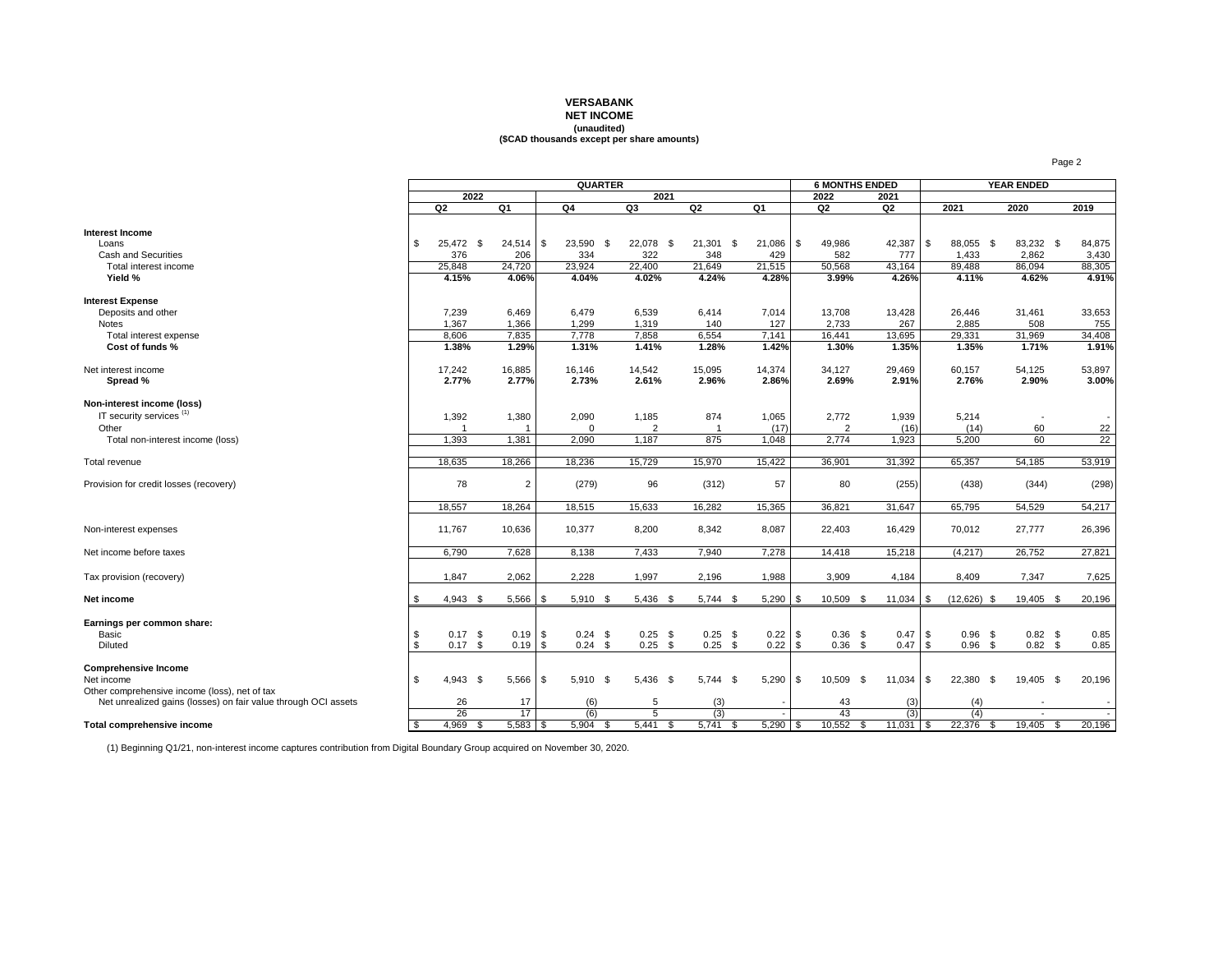# **VERSABANK NET INTEREST INCOME, NON-INTEREST INCOME AND TOTAL REVENUES (unaudited) (\$CAD thousands)**

|                                             |           |      |        |     | <b>QUARTER</b> |           |           |              | <b>6 MONTHS ENDED</b> |      |             |      |        | <b>YEAR ENDED</b> |           |      |        |
|---------------------------------------------|-----------|------|--------|-----|----------------|-----------|-----------|--------------|-----------------------|------|-------------|------|--------|-------------------|-----------|------|--------|
|                                             |           | 2022 |        |     |                | 2021      |           |              | 2022                  | 2021 |             |      |        |                   |           |      |        |
|                                             | Q2        |      | Q1     |     | Q4             | Q3        | Q2        | Q1           | Q2                    |      | Q2          | 2021 |        | 2020              |           | 2019 |        |
| Net Interest Income                         | 17.242 \$ |      | 16,885 | -\$ | 16.146 \$      | 14.542 \$ | 15.095    | $14,374$ \\$ | 34.127                | - \$ | 29,469 \$   |      | 60.157 |                   | 54.125 \$ |      | 53,897 |
| Net Interest Income (NII)                   | 17.242    |      | 16,885 |     | 16.146         | 14.542    | 15,095    | 14.374       | 34.127                |      | 29,469      |      | 60.157 |                   | 54.125    |      | 53,897 |
| Other income                                | 1.393     |      | 1,381  |     | 2,090          | .187      | 875       | 1.048        | 2.774                 |      | 1,923       |      | 5,200  |                   | 60        |      | 22     |
| Total non-interest income                   | 1.393     |      | 1,381  |     | 2,090          | .187      | 875       | 1,048        | 2,774                 |      | 1,923       |      | 5,200  |                   | 60        |      | 22     |
| <b>Total revenue</b>                        | 18,635    | - \$ | 18,266 | -\$ | 18,236 \$      | 15.729 \$ | 15,970 \$ | $15,422$ \$  | 36,901                | - \$ | $31,392$ \$ |      | 65,357 |                   | 54,185 \$ |      | 53,919 |
| Non-interest income as a % of total revenue | 7.48%     |      | 7.56%  |     | 11.46%         | 7.55%     | 5.48%     | 6.80%        | 7.52%                 |      | 6.13%       |      | 7.96%  |                   | 0.11%     |      | 0.04%  |
| Net interest income per average assets      | 2.77%     |      | 2.77%  |     | 2.73%          | 2.61%     | 2.96%     | 2.86%        | 2.69%                 |      | 2.91%       |      | 2.76%  |                   | 2.90%     |      | 3.00%  |

**(unaudited) (\$CAD thousands)**

|                      |                |      |                                        | QUARTER |      |                                                                                                                          | <b>6 MONTHS ENDED</b> |      | <b>YEAR ENDED</b>         |           |
|----------------------|----------------|------|----------------------------------------|---------|------|--------------------------------------------------------------------------------------------------------------------------|-----------------------|------|---------------------------|-----------|
|                      |                | 2022 |                                        |         | 2021 | 2022                                                                                                                     | 2021                  |      |                           |           |
|                      | Q <sub>2</sub> |      |                                        | Q3      | Q2   | Q2                                                                                                                       | Q2                    | 2021 | 2020                      | 2019      |
|                      |                |      |                                        |         |      |                                                                                                                          |                       |      |                           |           |
| Average Ioans        |                |      |                                        |         |      | '\$ 2,332,957 \$ 2,159,344  \$ 2,027,602 \$ 1,890,965 \$ 1,811,750 \$ 1,724,317  \$ 2,276,663 \$ 1,742,343  \$ 1,878,980 |                       |      | \$ 1.624.599 \$ 1.612.657 |           |
| Average total assets |                |      | $$2,553,746$ $$2,415,216$ $$2,350,429$ |         |      | \$ 2,212,764 \$ 2,092,367 \$ 1,994,431   \$ 2,553,616 \$ 2,041,821   \$ 2,179,486                                        |                       |      | 1.864.633 \$              | 1.797.256 |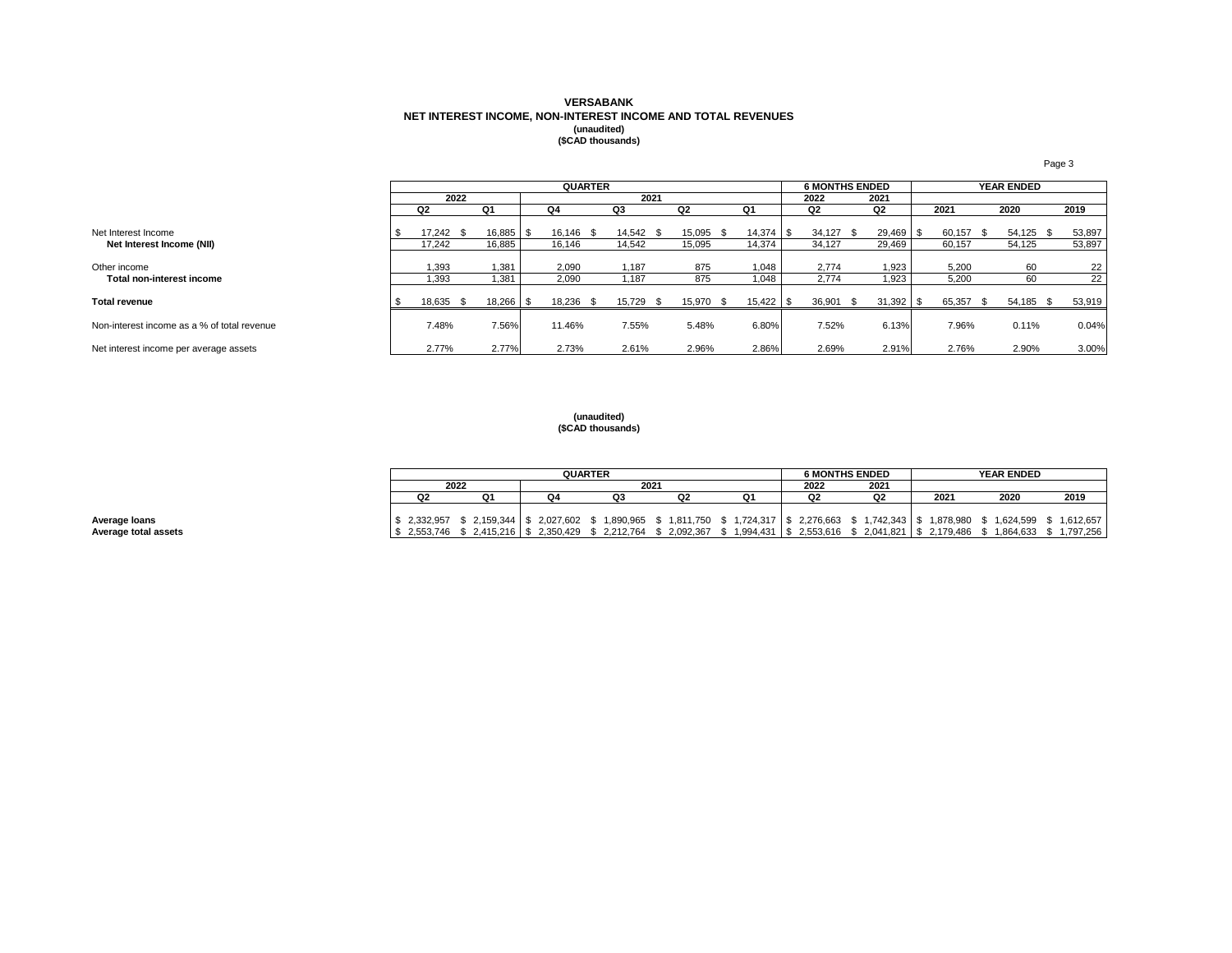### **VERSABANK NON-INTEREST EXPENSES (unaudited) (\$CAD thousands)**

|                                             |      |                |      |           |      | <b>QUARTER</b> |      |       |      |                |            | <b>6 MONTHS ENDED</b> |      |        |                 |      | <b>YEAR ENDED</b> |   |        |
|---------------------------------------------|------|----------------|------|-----------|------|----------------|------|-------|------|----------------|------------|-----------------------|------|--------|-----------------|------|-------------------|---|--------|
|                                             |      |                | 2022 |           |      |                |      |       | 2021 |                |            | 2022                  |      | 2021   |                 |      |                   |   |        |
|                                             |      | Q <sub>2</sub> |      | Q1        | Q4   |                |      | Q3    |      | Q <sub>2</sub> | Q1         | Q2                    |      | Q2     | 2021            |      | 2020              |   | 2019   |
| <b>Salaries and Employee Benefits</b>       |      |                |      |           |      |                |      |       |      |                |            |                       |      |        |                 |      |                   |   |        |
| Salaries                                    | -S   | 5,571          | - \$ | 4,757     | - \$ | 4,081          | - \$ | 3,861 | \$   | $3,986$ \$     | 4,182      | \$<br>10,328 \$       |      | 8,168  | \$<br>16,110 \$ |      | 13,073            | S | 12,658 |
| Employee benefits                           |      | 1,155          |      | 1,326     |      | 1,326          |      | 992   |      | 967            | 848        | 2,481                 |      | 1,815  | 4,133           |      | 3,891             |   | 2,516  |
| Total                                       |      | 6.726          |      | 6,083     |      | 5,407          |      | 4,853 |      | 4,953          | 5,030      | 12,809                |      | 9,983  | 20,243          |      | 16.964            |   | 15,174 |
| <b>General and administrative</b>           |      |                |      |           |      |                |      |       |      |                |            |                       |      |        |                 |      |                   |   |        |
| Capital taxes and other assessments         |      | 640            |      | 640       |      | 630            |      | 832   |      | 602            | 491        | 1,281                 |      | 1,093  | 2,555           |      | 1,645             |   | 1,933  |
| Insurance                                   |      | 1,075          |      | 1,061     |      | 566            |      | 168   |      | 175            | 141        | 2,136                 |      | 316    | 1,050           |      | 526               |   | 494    |
| Listing, sustaining and annual meeting fees |      | 67             |      | 111       |      | 43             |      | 154   |      | 112            | 72         | 178                   |      | 184    | 381             |      | 281               |   | 287    |
| Marketing and business development          |      | 242            |      | 138       |      | 133            |      | 164   |      | 152            | 121        | 380                   |      | 273    | 570             |      | 291               |   | 309    |
| Professional fees and consulting services   |      | 868            |      | 494       |      | 844            |      | 476   |      | 497            | 514        | 1,362                 |      | 1,011  | 2,331           |      | 2,426             |   | 2,013  |
| Other                                       |      | 1,127          |      | 1,180     |      | 1,758          |      | 620   |      | 845            | 1,000      | 2,306                 |      | 1,845  | 4,222           |      | 3,188             |   | 3,756  |
| Total                                       |      | 4,019          |      | 3,624     |      | 3,974          |      | 2,414 |      | 2,383          | 2,339      | 7,643                 |      | 4,722  | 11,110          |      | 8,357             |   | 8,792  |
| <b>Premises</b>                             |      |                |      |           |      |                |      |       |      |                |            |                       |      |        |                 |      |                   |   |        |
| Rent                                        |      | 177            |      | 178       |      | 169            |      | 185   |      | 222            | 189        | 355                   |      | 411    | 765             |      | 538               |   | 520    |
| Depreciation                                |      | 393            |      | 400       |      | 456            |      | 452   |      | 494            | 327        | 793                   |      | 821    | 1,729           |      | 769               |   | 721    |
| Other                                       |      | 452            |      | 351       |      | 371            |      | 296   |      | 290            | 202        | 803                   |      | 492    | 1,159           |      | 1,149             |   | 1,189  |
| Total                                       |      | 1,022          |      | 929       |      | 996            |      | 933   |      | 1,006          | 718        | 1,951                 |      | 1,724  | 3,653           |      | 2,456             |   | 2,430  |
| Total non-interest expenses                 | - \$ | 11,767         | \$   | 10,636 \$ |      | 10,377         | - \$ | 8,200 | - \$ | 8,342 \$       | $8,087$ \$ | 22,403                | - \$ | 16,429 | \$<br>35,006    | - \$ | 27,777            | S | 26,396 |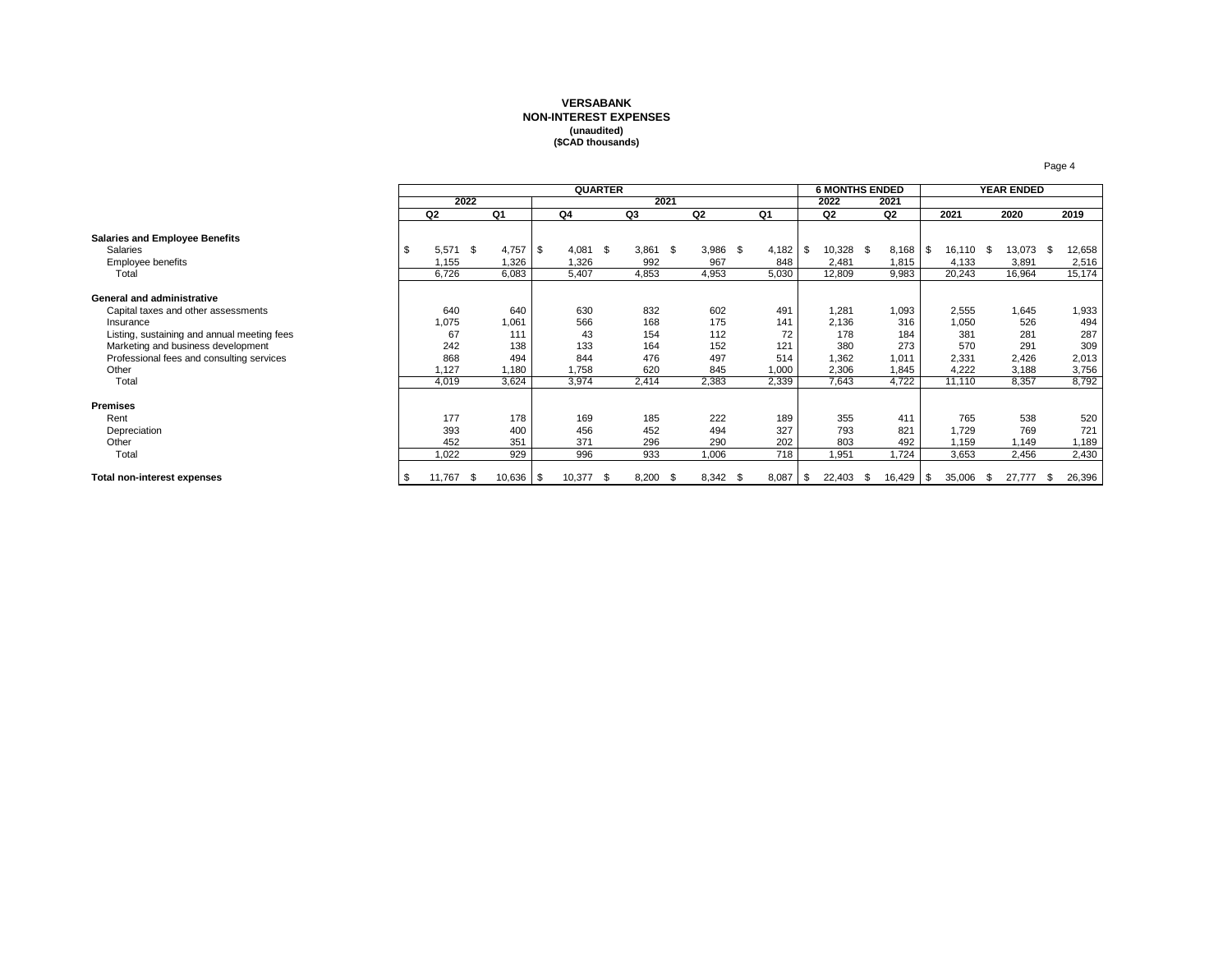#### **VERSABANK OPERATING SEGMENTS Quarter ended April 30, 2022 (unaudited) (\$CAD thousands)**

|                                                      |                    |             | April 30, 2022 |                          |      |                 |     |              | April 30, 2021        |     |                |      |                |
|------------------------------------------------------|--------------------|-------------|----------------|--------------------------|------|-----------------|-----|--------------|-----------------------|-----|----------------|------|----------------|
|                                                      | Digital            |             |                | Eliminations/            |      |                 |     | Digital      |                       |     | Eliminations/  |      |                |
|                                                      | Banking            | <b>DRTC</b> |                | Adjustments              |      | Consolidated    |     | Banking      | <b>DRTC</b>           |     | Adjustments    |      | Consolidated   |
| Net interest income<br>Non-interest income           | \$<br>17,242 \$    | 1,434       | - \$           | - \$<br>(42)             |      | 17,242<br>1,393 | \$  | 15,095 \$    | $\sim$<br>915         | \$  | $\sim$<br>(41) | - \$ | 15,095<br>875  |
| Total revenue                                        | 17,243             | 1,434       |                | (42)                     |      | 18,635          |     | 15,096       | 915                   |     | (41)           |      | 15,970         |
| Provision for (recovery of) credit losses            | 78                 |             | $\sim$         | $\overline{\phantom{a}}$ |      | 78              |     | (312)        | $\tilde{\phantom{a}}$ |     |                |      | (312)          |
|                                                      | 17,165             | 1,434       |                | (42)                     |      | 18,557          |     | 15,408       | 915                   |     | (41)           |      | 16,282         |
| Non-interest expenses                                |                    |             |                |                          |      |                 |     |              |                       |     |                |      |                |
| Salaries and benefits                                | 5,586              | 1,140       |                |                          |      | 6,726           |     | 4,525        | 428                   |     |                |      | 4,953          |
| General and administrative<br>Premises and equipment | 3,761<br>659       | 300<br>363  |                | (42)                     |      | 4,019<br>1,022  |     | 2,237<br>598 | 187<br>408            |     | (41)           |      | 2,383<br>1,006 |
|                                                      | 10,006             | 1,803       |                | (42)                     |      | 11,767          |     | 7,360        | 1,023                 |     | (41)           |      | 8,342          |
| Income before income taxes                           | 7,159              | (369)       |                | $\blacksquare$           |      | 6,790           |     | 8,048        | (108)                 |     | ۰.             |      | 7,940          |
| Income tax provision                                 | 1,744              | 103         |                | $\overline{\phantom{a}}$ |      | 1,847           |     | 2,153        | 43                    |     | ٠              |      | 2,196          |
| Net income                                           | 5,415 \$           |             | $(472)$ \$     | $-$ \$                   |      | 4,943           | \$  | 5,895 \$     | $(151)$ \$            |     | $\sim$         | - \$ | 5,744          |
| <b>Total assets</b>                                  | 2,692,510 \$       | 21,386 \$   |                | (21,750)                 | - \$ | 2,692,146       | -\$ | 2,139,974 \$ | 17,777                | -\$ | (17, 994)      | \$   | 2,139,757      |
| <b>Total liabilities</b>                             | \$<br>2,347,610 \$ | 23,727      | - \$           | $(20,605)$ \$            |      | 2,350,732       | \$  | 1,888,732 \$ | 20,508                | \$  | (16,849)       | - \$ | 1,892,391      |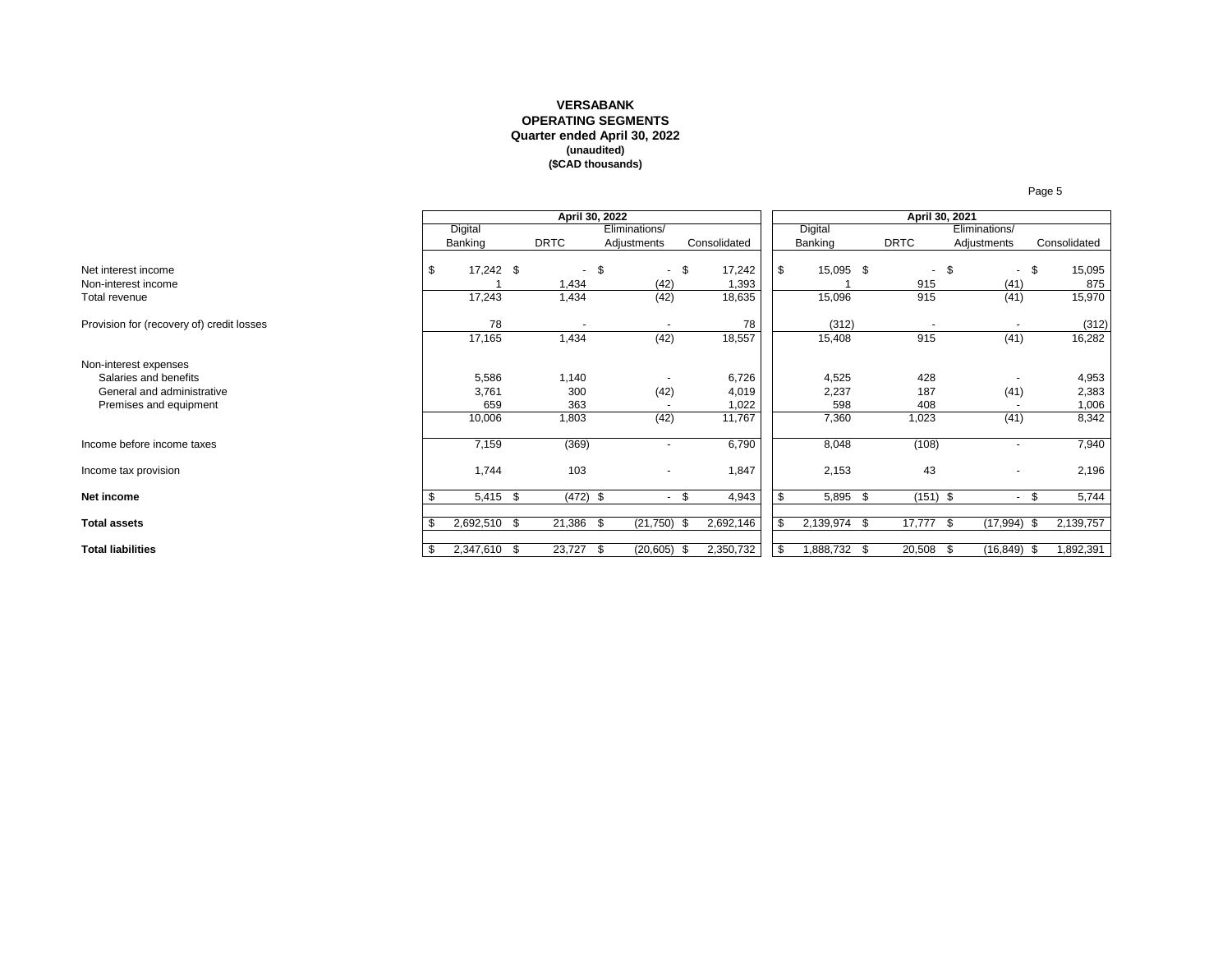#### **VERSABANK OPERATING SEGMENTS Year to Date ended April 30, 2022 (unaudited) (\$CAD thousands)**

|                                            |      |              | April 30, 2022  |      |                          |      |                 |     |                   | April 30, 2021  |      |                |     |                 |
|--------------------------------------------|------|--------------|-----------------|------|--------------------------|------|-----------------|-----|-------------------|-----------------|------|----------------|-----|-----------------|
|                                            |      | Digital      |                 |      | Eliminations/            |      |                 |     | Digital           |                 |      | Eliminations/  |     |                 |
|                                            |      | Banking      | <b>DRTC</b>     |      | Adjustments              |      | Consolidated    |     | Banking           | <b>DRTC</b>     |      | Adjustments    |     | Consolidated    |
| Net interest income<br>Non-interest income | \$   | 34,127 \$    | $\sim$<br>2,855 | \$   | $-$ \$<br>(83)           |      | 34,127<br>2,774 | \$  | 29,469 \$<br>(16) | $\sim$<br>2,008 | - \$ | $-$ \$<br>(69) |     | 29,469<br>1,923 |
| Total revenue                              |      | 34,129       | 2,855           |      | (83)                     |      | 36,901          |     | 29,453            | 2,008           |      | (69)           |     | 31,392          |
| Provision for (recovery of) credit losses  |      | 80           |                 |      |                          |      | 80              |     | (255)             |                 |      |                |     | (255)           |
|                                            |      | 34,049       | 2,855           |      | (83)                     |      | 36,821          |     | 29,708            | 2,008           |      | (69)           |     | 31,647          |
| Non-interest expenses                      |      |              |                 |      |                          |      |                 |     |                   |                 |      |                |     |                 |
| Salaries and benefits                      |      | 11,025       | 1,784           |      |                          |      | 12,809          |     | 9,223             | 760             |      |                |     | 9,983           |
| General and administrative                 |      | 7,243        | 483             |      | (83)                     |      | 7,643           |     | 4,299             | 492             |      | (69)           |     | 4,722           |
| Premises and equipment                     |      | 1,241        | 710             |      |                          |      | 1,951           |     | 1,168             | 556             |      |                |     | 1,724           |
|                                            |      | 19,509       | 2,977           |      | (83)                     |      | 22,403          |     | 14,690            | 1,808           |      | (69)           |     | 16,429          |
| Income before income taxes                 |      | 14,540       | (122)           |      | ٠                        |      | 14,418          |     | 15,018            | 200             |      | $\sim$         |     | 15,218          |
| Income tax provision                       |      | 3,706        | 203             |      | $\overline{\phantom{a}}$ |      | 3,909           |     | 4,006             | 178             |      | ٠              |     | 4,184           |
| Net income                                 |      | 10,834 \$    | $(325)$ \$      |      | $\sim$                   | \$.  | 10,509          | \$  | 11,012 \$         | 22S             |      | $\sim$         |     | 11,034          |
| <b>Total assets</b>                        | - \$ | 2,692,510 \$ | 21,386 \$       |      | (21, 750)                | - \$ | 2,692,146       | -\$ | 2,139,974 \$      | 17,777          | - \$ | (17, 994)      | -\$ | 2,139,757       |
| <b>Total liabilities</b>                   | - \$ | 2,347,610 \$ | 23,727          | - \$ | (20, 605)                |      | 2,350,732       | \$  | 1,888,732 \$      | 20,508          | \$   | $(16, 849)$ \$ |     | 1,892,391       |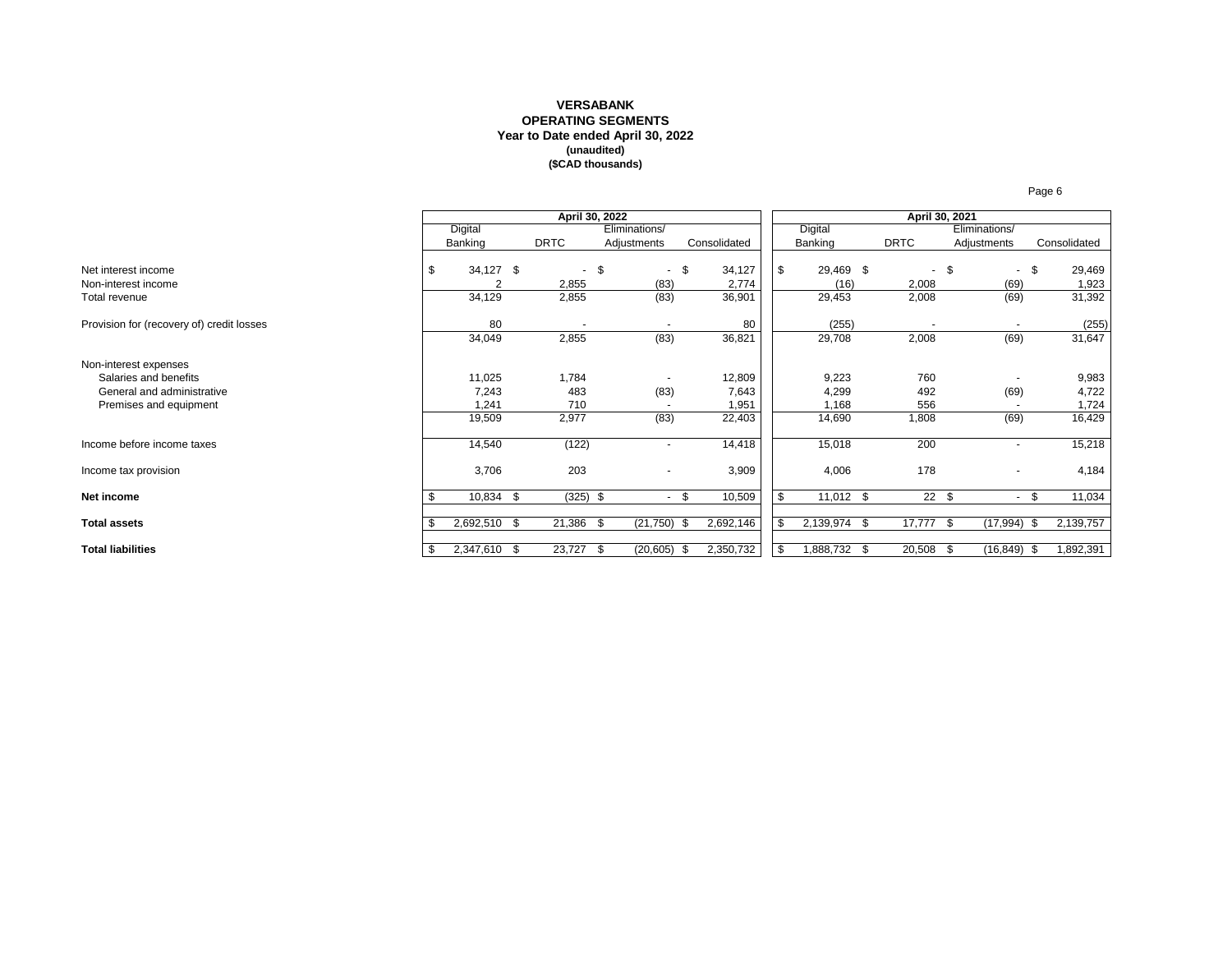#### **VERSABANK BALANCE SHEET (unaudited) (\$CAD thousands)**

|                                                                                                                                                                                                              |     |                                                                           |      |                                                                            | <b>QUARTER</b>                                                             |                                                                           |      |                                                                           |                                                                           |          |                                                                            | <b>YEAR ENDED</b>                                                       |                                                                          |
|--------------------------------------------------------------------------------------------------------------------------------------------------------------------------------------------------------------|-----|---------------------------------------------------------------------------|------|----------------------------------------------------------------------------|----------------------------------------------------------------------------|---------------------------------------------------------------------------|------|---------------------------------------------------------------------------|---------------------------------------------------------------------------|----------|----------------------------------------------------------------------------|-------------------------------------------------------------------------|--------------------------------------------------------------------------|
|                                                                                                                                                                                                              |     |                                                                           | 2022 |                                                                            |                                                                            |                                                                           | 2021 |                                                                           |                                                                           |          |                                                                            |                                                                         |                                                                          |
|                                                                                                                                                                                                              |     | Q2                                                                        |      | Q <sub>1</sub>                                                             | Q4                                                                         | Q3                                                                        |      | Q2                                                                        | Q1                                                                        |          | 2021                                                                       | 2020                                                                    | 2019                                                                     |
| Cash and cash equivalents<br><b>Securities</b>                                                                                                                                                               | \$  | 198,157 \$                                                                |      | 155,239 \$                                                                 | 271,523 \$                                                                 | 297,005 \$                                                                |      | 272,428 \$                                                                | 212,016                                                                   | - \$     | 271,523 \$                                                                 | 257,644 \$                                                              | 139,145<br>10,061                                                        |
| Total                                                                                                                                                                                                        |     | 198,157                                                                   |      | 155,239                                                                    | 271,523                                                                    | 297,005                                                                   |      | 272,428                                                                   | 212,016                                                                   |          | 271,523                                                                    | 257,644                                                                 | 149,206                                                                  |
| Loans<br>Point-of-sale loans and leases<br>Commerical real estate mortgages<br>Commerical real estate loans<br>Public sector and other financing<br>Allowance for credit losses<br>Accrued interest<br>Total |     | 1,610,336<br>782,274<br>14,065<br>35,529<br>(1,533)<br>9,605<br>2,450,276 |      | 1,439,781<br>722,829<br>14,600<br>31,247<br>(1, 455)<br>8,636<br>2,215,638 | 1,279,576<br>757,576<br>26,569<br>32,587<br>(1, 453)<br>8,195<br>2,103,050 | 1,144,902<br>738,063<br>30,044<br>33,201<br>(1,732)<br>7,676<br>1,952,154 |      | 1,067,135<br>686,909<br>34,897<br>35,362<br>(1,636)<br>7,109<br>1,829,776 | 1,008,029<br>712,256<br>31,663<br>36,612<br>(1,832)<br>6,996<br>1,793,724 |          | 1,279,576<br>757,576<br>26,569<br>32,587<br>(1, 453)<br>8,195<br>2,103,050 | 980.677<br>606,299<br>25,574<br>37,596<br>(1,775)<br>6,539<br>1,654,910 | 994,842<br>528,434<br>25,433<br>40,975<br>(2, 119)<br>6,723<br>1,594,288 |
| Other assets<br>Capital assets<br>Goodwill <sup>(1)</sup><br>Intangible assets <sup>(1)</sup><br>Other assets<br>Total                                                                                       |     | 6,872<br>5,754<br>3,413<br>27,674<br>43,713                               |      | 6,905<br>5,754<br>3,527<br>28,283<br>44,469                                | 7,075<br>5,754<br>3,641<br>24,043<br>40,513                                | 7,272<br>5,754<br>3,722<br>19,864<br>36,612                               |      | 7,462<br>5,754<br>3,804<br>20,533<br>37,553                               | 7,643<br>5,754<br>3.886<br>21,953<br>39,236                               |          | 7,075<br>5,754<br>3.641<br>24,043<br>40,513                                | 7,431<br>23,900<br>31,331                                               | 7,911<br>33,976<br>41,887                                                |
| <b>Total assets</b>                                                                                                                                                                                          | \$. | 2,692,146 \$                                                              |      | $2,415,346$ \\$                                                            | 2,415,086 \$                                                               | 2,285,771 \$                                                              |      | 2,139,757 \$                                                              |                                                                           |          |                                                                            | 2,044,976   \$2,415,086 \$1,943,885 \$1,785,381                         |                                                                          |
| <b>Deposits</b><br>Demand<br>Trustee chequing accounts<br>Term (including accrued interest)<br>Total                                                                                                         | \$  | 12,380 \$<br>484,261<br>1,628,275<br>2,124,916                            |      | $13,643$ \$<br>473,369<br>1,359,991<br>1,847,003                           | 14,989 \$<br>480,562<br>1,357,653<br>1,853,204                             | 15,661 \$<br>497,621<br>1,304,464<br>1,817,746                            |      | 14,908 \$<br>461,108<br>1,203,257<br>1,679,273                            | 14,813<br>449,475<br>1,200,406<br>1,664,694                               | <b>S</b> | 14,989 \$<br>480,562<br>1,357,653<br>1,853,204                             | 13,796 \$<br>440,219<br>1,113,555<br>1,567,570                          | 12,925<br>386,052<br>1,000,912<br>1,399,889                              |
| <b>Securitization liabilities</b>                                                                                                                                                                            |     |                                                                           |      |                                                                            |                                                                            |                                                                           |      |                                                                           |                                                                           |          |                                                                            | 8,745                                                                   | 33,366                                                                   |
| <b>Other liabilities</b>                                                                                                                                                                                     |     | 127,406                                                                   |      | 133,666                                                                    | 134,504                                                                    | 120,310                                                                   |      | 118,726                                                                   | 115,883                                                                   |          | 134,504                                                                    | 107,393                                                                 | 107,082                                                                  |
| Subordinated notes payable                                                                                                                                                                                   |     | 98,410                                                                    |      | 97,726                                                                     | 95,272                                                                     | 95,683                                                                    |      | 94,392                                                                    | 4,891                                                                     |          | 95,272                                                                     | 4,889                                                                   | 4,881                                                                    |
| Shareholders' equity<br>Share capital<br>Retained earnings<br>Accumulated other comprehensive income                                                                                                         |     | 242,086<br>99,285<br>43                                                   |      | 241,662<br>95,276<br>13                                                    | 241,466<br>90,644<br>(4)                                                   | 166,404<br>85,626<br>2                                                    |      | 166,404<br>80,965<br>(3)                                                  | 182,094<br>77,414                                                         |          | 241,466<br>90,644<br>(4)                                                   | 182,094<br>73,194                                                       | 182,094<br>58,069                                                        |
| Total                                                                                                                                                                                                        |     | 341,414                                                                   |      | 336,951                                                                    | 332,106                                                                    | 252,032                                                                   |      | 247,366                                                                   | 259,508                                                                   |          | 332,106                                                                    | 255,288                                                                 | 240,163                                                                  |
| Total liabilities and shareholders' equity                                                                                                                                                                   | \$  | 2,692,146 \$                                                              |      | $2,415,346$ \\$                                                            | 2,415,086 \$                                                               | 2,285,771 \$                                                              |      | 2,139,757 \$                                                              |                                                                           |          |                                                                            | 2,044,976 \$2,415,086 \$1,943,885 \$1,785,381                           |                                                                          |

(1) Goodwill and intangible assets relate to the acquisition of Digital Boundary Group on November 30, 2020. See the Bank's annual 2021 audited Financial Statements and Management Discussion & Analysis for additional detail.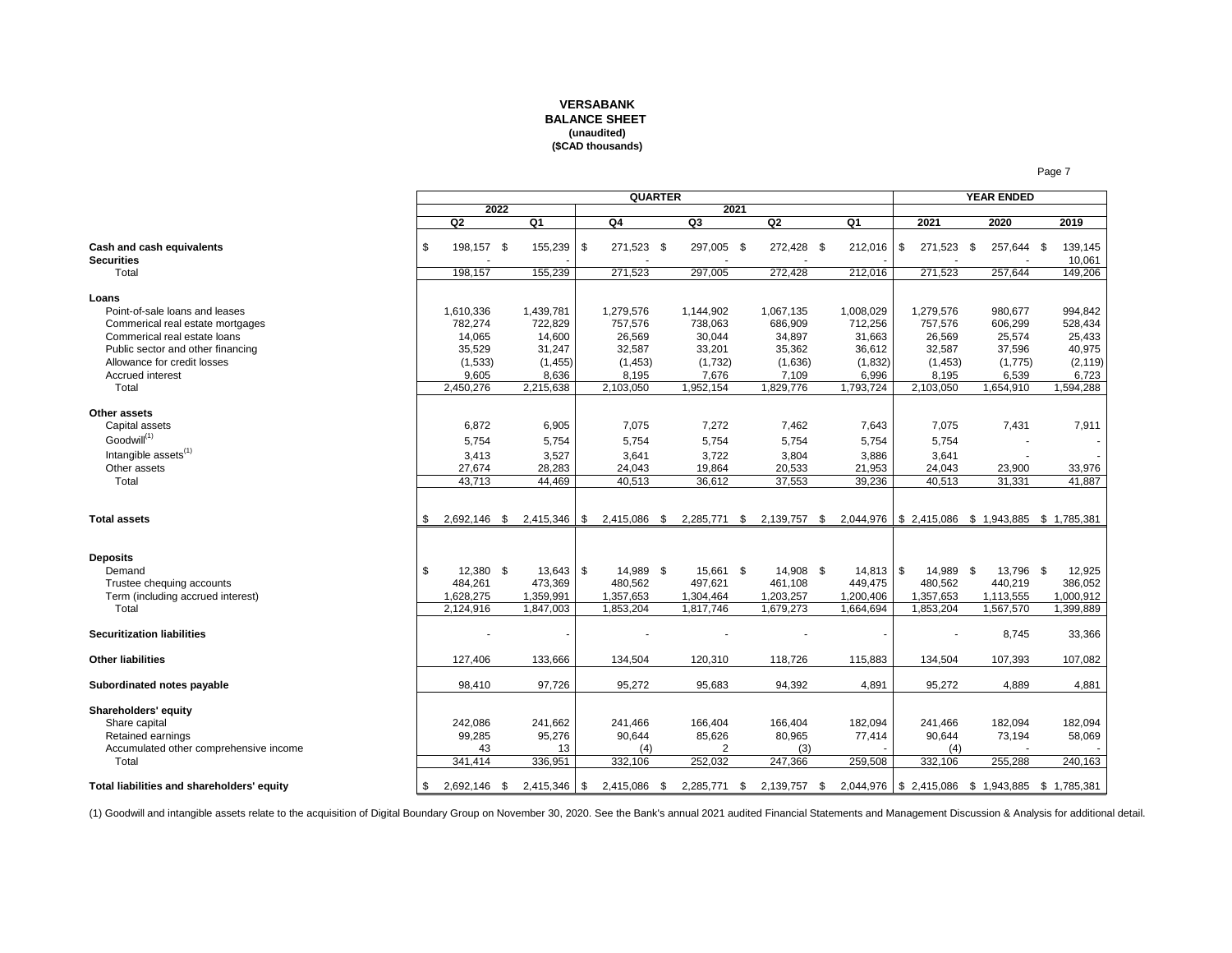#### **VERSABANK IMPAIRED LOANS AND ALLOWANCE FOR CREDIT LOSSES (unaudited) (\$CAD thousands)**

|                                                                                                                                                       |     |                     |                |                | <b>QUARTER</b>      |      |                          |        |                        |                                                 |     |                          |           | <b>YEAR ENDED</b>   |      |                         |
|-------------------------------------------------------------------------------------------------------------------------------------------------------|-----|---------------------|----------------|----------------|---------------------|------|--------------------------|--------|------------------------|-------------------------------------------------|-----|--------------------------|-----------|---------------------|------|-------------------------|
|                                                                                                                                                       |     |                     | 2022           |                |                     |      | 2021                     |        |                        |                                                 |     |                          |           |                     |      |                         |
|                                                                                                                                                       |     | Q <sub>2</sub>      |                | Q1             | Q4                  |      | Q3                       |        | Q2                     | Q <sub>1</sub>                                  |     | 2021                     |           | 2020                |      | 2019                    |
| <b>Gross impaired loans</b><br>Point-of-sale loans and leases<br>Commercial real estate mortgages<br>Commercial real estate loans                     | \$  |                     | $-$ \$         |                | \$<br>$\sim$        | - \$ |                          | - \$   | $-$ \$                 | $\sim$                                          | \$  |                          | <b>\$</b> |                     | - \$ | 6,282                   |
| Public sector and other financing                                                                                                                     |     |                     |                |                |                     |      |                          |        |                        |                                                 |     |                          |           |                     |      |                         |
| Total gross impaired loans                                                                                                                            | -96 |                     | $-$ \$         |                | \$<br>$\sim$        | -\$  |                          | $-$ \$ | $-$ \$                 |                                                 | \$  | $-$ \$                   |           | $-5$                |      | 6,282                   |
| Allowance for credit losses<br>Allowance for credit losses under IFRS 9                                                                               |     |                     |                |                |                     |      |                          |        |                        |                                                 |     |                          |           |                     |      |                         |
| Total allowance for credit losses                                                                                                                     | \$  | $1,533$ \$<br>1,533 | $\mathfrak{s}$ | $1,455$ \$     | $1,453$ \$<br>1,453 | - \$ | $1,732$ \$<br>$1,732$ \$ |        | 1,636 \$<br>$1,636$ \$ | $1,832$ \$<br>1,832                             | \$  | $1,453$ \$<br>$1,453$ \$ |           | $1,775$ \$<br>1,775 | -\$  | 2,119<br>2,119          |
|                                                                                                                                                       |     |                     |                |                |                     |      |                          |        |                        |                                                 |     |                          |           |                     |      |                         |
| Reconciliation of allowance for credit losses<br>Balance, beginning of period<br><b>IFRS 9 transition</b><br>Provision (recoveries) for credit losses | \$  | $1,455$ \$<br>78    |                | 2              | $1,732$ \$<br>(279) |      | 1,636 \$<br>96           |        | $1,832$ \$<br>(312)    | $1,775$   \$<br>57                              |     | $1.775$ \$<br>(438)      |           | $2,119$ \$<br>(344) |      | 2,759<br>(106)<br>(298) |
| Recoveries (write-offs)                                                                                                                               |     |                     |                |                |                     |      |                          |        | 116                    |                                                 |     | 116                      |           |                     |      | (236)                   |
| Balance, end of period                                                                                                                                | £.  | 1,533               | \$.            |                | 1,453               | - \$ | 1,732                    | - \$   | 1,636                  | 1,832                                           | . ድ | 1,453                    | \$        | 1,775               | - \$ | 2,119                   |
| Total net impaired loans                                                                                                                              | \$. | $(1,533)$ \$        |                | $(1,455)$ \$   | $(1,453)$ \$        |      | $(1,732)$ \$             |        | $(1,636)$ \$           | $(1,832)$ \$                                    |     | $(1,453)$ \$             |           | $(1,775)$ \$        |      | 4,163                   |
| <b>Total loans</b>                                                                                                                                    |     | 2,450,276           | - \$           | $2,215,638$ \$ | 2,103,050 \$        |      | 1,829,776 \$             |        | 1,829,776 \$           | 1,793,724   \$2,103,050 \$1,654,910 \$1,594,288 |     |                          |           |                     |      |                         |
| Gross impaired loans as a % of total loans<br>Provision (recovery) for credit losses as a % of average loans                                          |     | 0.00%<br>0.01%      |                | 0.00%<br>0.00% | 0.00%<br>(0.05%)    |      | 0.00%<br>(0.07%)         |        | $0.00\%$<br>(0.07%)    | $0.00\%$<br>0.01%                               |     | 0.00%<br>$(0.02\%)$      |           | 0.00%<br>$(0.02\%)$ |      | 0.39%<br>$(0.02\%)$     |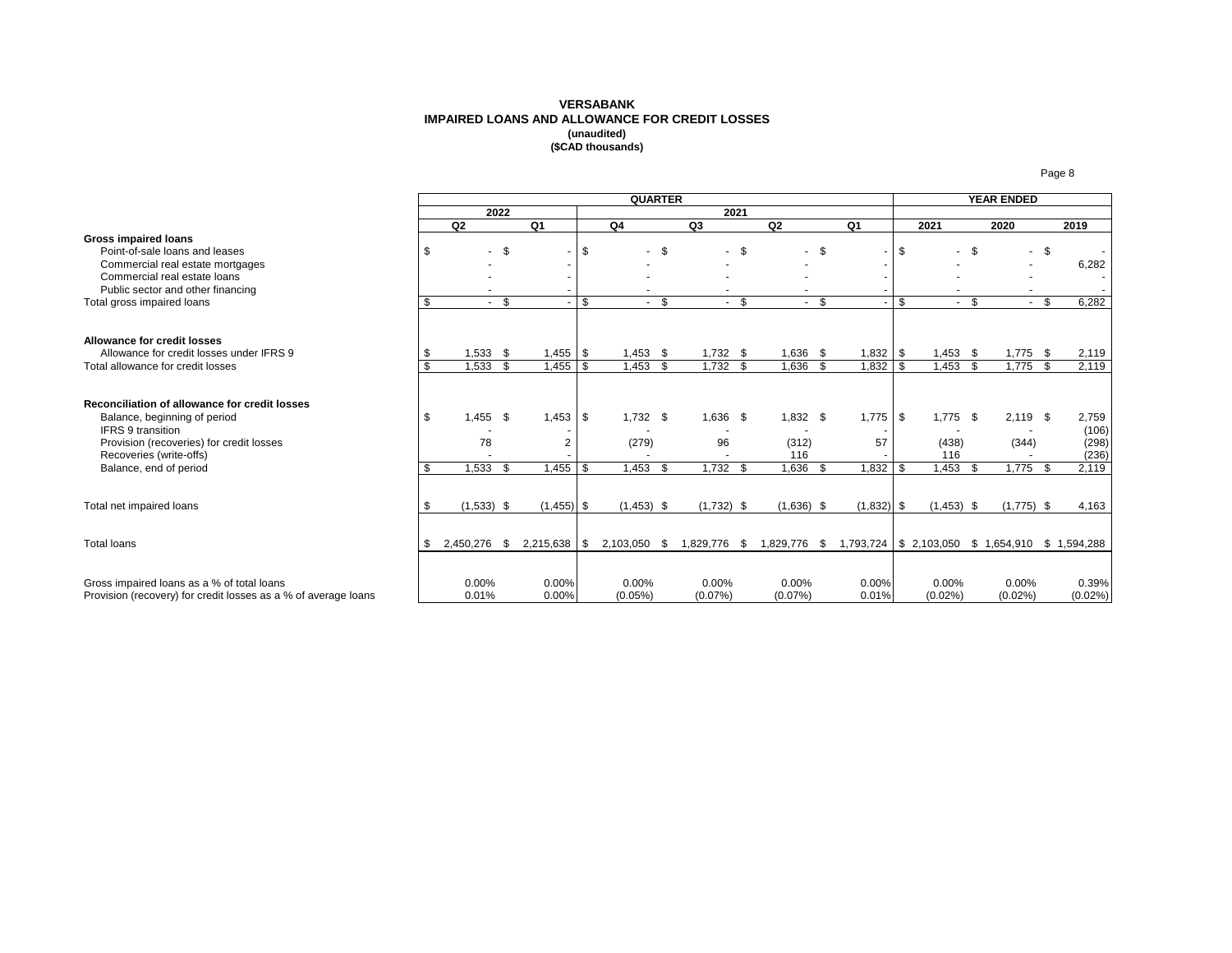#### **VERSABANK ALLOWANCE FOR CREDIT LOSSES BY LENDING ASSET Quarter ended April 30, 2022 (unaudited) (\$CAD thousands)**

|                                           |             | As at April 30, 2022 |                                |    |                |                       | As at April 30, 2021     |                          |    |                          |
|-------------------------------------------|-------------|----------------------|--------------------------------|----|----------------|-----------------------|--------------------------|--------------------------|----|--------------------------|
|                                           | Stage 1     | Stage 2              | Stage 3                        |    | <b>Total</b>   | Stage 1               | Stage 2                  | Stage 3                  |    | <b>Total</b>             |
| Point-of-sale loans and leases            |             |                      |                                |    |                |                       |                          |                          |    |                          |
| Balance at beginning of period            | \$<br>370   | \$<br>$\overline{a}$ | \$<br>$\overline{\phantom{a}}$ | \$ | 370            | \$<br>207             | \$                       | \$                       | \$ | 207                      |
| Transfer in (out) to Stage 1              | 14          | (14)                 |                                |    | ä,             | 21                    | (21)                     |                          |    | ÷,                       |
| Transfer in (out) to Stage 2              | (27)        | 27                   |                                |    | ÷,             | (46)                  | 46                       |                          |    | ٠                        |
| Transfer in (out) to Stage 3              |             |                      |                                |    |                |                       |                          |                          |    | ä,                       |
| Net remeasurement of loss allowance       | 62          | (13)                 |                                |    | 49             | 56                    | (25)                     |                          |    | 31                       |
| Loan originations                         |             |                      |                                |    | ä,             |                       |                          | ٠                        |    | $\overline{\phantom{0}}$ |
| Derecognitions and maturities             |             |                      |                                |    | L.             |                       |                          | $\overline{a}$           |    | L.                       |
| Provision for (recovery of) credit losses | 49          |                      |                                |    | 49             | 31                    |                          | $\overline{a}$           |    | 31                       |
| Write-offs                                |             | L.                   | $\overline{a}$                 |    | L.             | L.                    |                          | $\overline{a}$           |    | ÷                        |
|                                           |             |                      |                                |    |                |                       |                          |                          |    |                          |
| Recoveries                                |             | $\blacksquare$       |                                |    |                |                       |                          |                          |    | ٠                        |
| Balance at end of period                  | \$<br>419   | \$                   | \$<br>$\blacksquare$           | \$ | 419            | \$<br>238             | \$<br>$\blacksquare$     | \$<br>$\blacksquare$     | \$ | 238                      |
|                                           |             |                      |                                |    |                |                       |                          |                          |    |                          |
| Commercial real estate mortgages          |             |                      |                                |    |                |                       |                          |                          |    |                          |
| Balance at beginning of period            | \$<br>949   | \$<br>96             | \$<br>÷,                       | \$ | 1,045          | \$<br>1,346           | \$<br>167                | \$<br>$\overline{a}$     | \$ | 1,513                    |
| Transfer in (out) to Stage 1              | 8           | (8)                  |                                |    |                |                       |                          |                          |    |                          |
| Transfer in (out) to Stage 2              |             |                      |                                |    | ä,             | (56)                  | 56                       |                          |    | ٠                        |
| Transfer in (out) to Stage 3              |             |                      |                                |    |                |                       |                          | $\overline{a}$           |    | ÷                        |
| Net remeasurement of loss allowance       | (69)        | 13                   |                                |    | (56)           | (256)                 | 36                       |                          |    | (220)                    |
| Loan originations                         | 80          |                      |                                |    | 80             | 78                    |                          | $\overline{a}$           |    | 78                       |
| Derecognitions and maturities             | (20)        |                      |                                |    | (20)           | (33)                  | (30)                     | ٠                        |    | (63)                     |
| Provision for (recovery of) credit losses | (1)         | 5                    | $\overline{a}$                 |    | $\overline{4}$ | (267)                 | 62                       | $\sim$                   |    | (205)                    |
| Write-offs                                | ÷,          |                      |                                |    |                | ÷,                    |                          | $\overline{a}$           |    | ÷,                       |
| Recoveries                                |             |                      | $\blacksquare$                 |    |                |                       |                          | $\blacksquare$           |    |                          |
| Balance at end of period                  | \$<br>948   | \$<br>101            | \$<br>$\blacksquare$           | \$ | 1,049          | \$<br>1.079           | \$<br>229                | \$<br>$\sim$             | \$ | 1,308                    |
|                                           |             |                      |                                |    |                |                       |                          |                          |    |                          |
| <b>Commercial real estate loans</b>       |             |                      |                                |    |                |                       |                          |                          |    |                          |
| Balance at beginning of period            | \$<br>36    | \$                   | \$<br>÷,                       | S  | 36             | \$<br>$\overline{72}$ | \$                       | \$<br>÷,                 | S  | 72                       |
| Transfer in (out) to Stage 1              |             |                      |                                |    | ä,             |                       |                          |                          |    | ٠                        |
| Transfer in (out) to Stage 2              |             |                      |                                |    |                |                       |                          |                          |    | ÷,                       |
| Transfer in (out) to Stage 3              |             |                      |                                |    | ä,             |                       |                          |                          |    |                          |
| Net remeasurement of loss allowance       | 4           |                      |                                |    | 4              | (23)                  |                          |                          |    | (23)                     |
| Loan originations                         |             |                      |                                |    | L,             |                       |                          |                          |    | ٠                        |
| Derecognitions and maturities             | ÷           |                      |                                |    | ÷.             |                       |                          | ۰.                       |    |                          |
| Provision for (recovery of) credit losses | 4           |                      | ÷,                             |    | $\overline{4}$ | (23)                  | $\overline{\phantom{a}}$ | $\overline{\phantom{a}}$ |    | (23)                     |
| Write-offs                                |             | $\overline{a}$       | ٠                              |    | ä,             |                       |                          | $\overline{a}$           |    |                          |
| Recoveries                                |             |                      | $\overline{\phantom{a}}$       |    | L,             |                       |                          | $\overline{\phantom{a}}$ |    | ÷.                       |
|                                           | \$<br>40    | \$<br>$\blacksquare$ | \$<br>$\blacksquare$           | \$ | 40             | \$<br>49              | \$<br>$\blacksquare$     | \$<br>$\blacksquare$     | S  | 49                       |
| Balance at end of period                  |             |                      |                                |    |                |                       |                          |                          |    |                          |
| Public sector and other financing         |             |                      |                                |    |                |                       |                          |                          |    |                          |
| Balance at beginning of period            | \$<br>4     | \$                   | \$<br>$\overline{a}$           | S  | $\overline{4}$ | \$<br>40              | \$                       | \$<br>$\overline{a}$     | \$ | 40                       |
| Transfer in (out) to Stage 1              |             |                      |                                |    | ä,             |                       |                          | ÷,                       |    | ÷,                       |
|                                           |             |                      |                                |    | ٠              |                       |                          |                          |    | ٠                        |
| Transfer in (out) to Stage 2              |             |                      |                                |    |                |                       |                          |                          |    |                          |
| Transfer in (out) to Stage 3              |             |                      |                                |    |                |                       |                          |                          |    |                          |
| Net remeasurement of loss allowance       | 20          | 1                    |                                |    | 21             | $\overline{c}$        |                          | $\overline{a}$           |    | $\overline{2}$           |
| Loan originations                         |             |                      |                                |    | $\overline{a}$ |                       |                          |                          |    |                          |
| Derecognitions and maturities             |             |                      | $\overline{a}$                 |    | L.             | (1)                   |                          | (116)                    |    | (117)                    |
| Provision for (recovery of) credit losses | 20          | 1                    |                                |    | 21             | 1                     |                          | (116)                    |    | (115)                    |
| Write-offs                                |             |                      | $\overline{a}$                 |    | L,             |                       | $\overline{\phantom{a}}$ | $\overline{a}$           |    |                          |
| Recoveries                                |             |                      | $\sim$                         |    | ÷.             |                       | $\overline{a}$           | 116                      |    | 116                      |
| Balance at end of period                  | \$<br>24    | \$<br>1              | \$<br>$\blacksquare$           | \$ | 25             | \$<br>41              | \$<br>$\blacksquare$     | \$<br>$\blacksquare$     | \$ | 41                       |
|                                           |             |                      |                                |    |                |                       |                          |                          |    |                          |
| Total balance at end of period            | \$<br>1,431 | \$<br>102            | \$<br>$\blacksquare$           | \$ | 1,533          | \$<br>1,407           | \$<br>229                | \$<br>$\blacksquare$     | \$ | 1,636                    |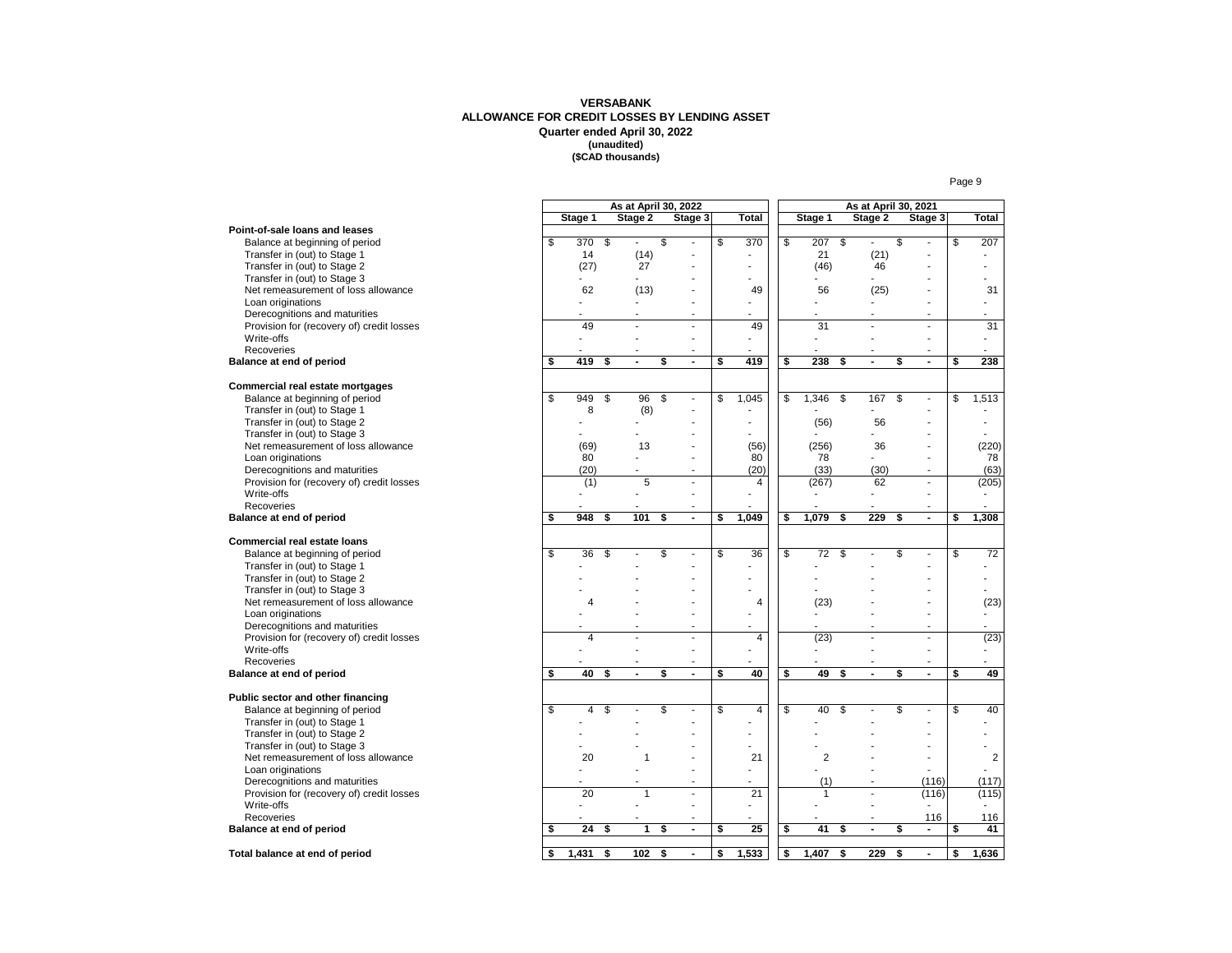#### **VERSABANK ALLOWANCE FOR CREDIT LOSSES BY LENDING ASSET Year to Date ended April 30, 2022 (unaudited) (\$CAD thousands)**

|                                           |    |                | As at April 30, 2022 |                          |               |                |    |       |    |                | As at April 30, 2021     |                      |    |        |
|-------------------------------------------|----|----------------|----------------------|--------------------------|---------------|----------------|----|-------|----|----------------|--------------------------|----------------------|----|--------|
|                                           |    | Stage 1        |                      | Stage 2                  |               | Stage 3        |    | Total |    | Stage 1        | Stage 2                  | Stage 3              |    | Total  |
| Point-of-sale loans and leases            |    |                |                      |                          |               |                |    |       |    |                |                          |                      |    |        |
| Balance at beginning of period            | \$ | 275            | \$                   | $\mathbf{r}$             | \$            | $\overline{a}$ | \$ | 275   | \$ | 215            | \$<br>$\overline{a}$     | \$<br>$\overline{a}$ | \$ | 215    |
| Transfer in (out) to Stage 1              |    | 52             |                      | (52)                     |               | ÷,             |    |       |    | 41             | (41)                     |                      |    |        |
| Transfer in (out) to Stage 2              |    | (85)           |                      | 85                       |               | ٠              |    |       |    | (90)           | 90                       | ٠                    |    |        |
| Transfer in (out) to Stage 3              |    | $\blacksquare$ |                      | ÷.                       |               | Ĭ.             |    |       |    |                |                          | ä,                   |    |        |
| Net remeasurement of loss allowance       |    | 177            |                      | (33)                     |               | ٠              |    | 144   |    | 72             | (49)                     | ٠                    |    | 23     |
|                                           |    |                |                      |                          |               | ٠              |    |       |    |                |                          | ٠                    |    |        |
| Loan originations                         |    |                |                      | L.                       |               | $\overline{a}$ |    |       |    |                | J.                       |                      |    |        |
| Derecognitions and maturities             |    |                |                      |                          |               |                |    | 144   |    |                |                          | ä,                   |    |        |
| Provision for (recovery of) credit losses |    | 144            |                      | $\overline{a}$           |               | ä,             |    |       |    | 23             | $\overline{\phantom{a}}$ | $\overline{a}$       |    | 23     |
| Write-offs                                |    |                |                      | $\overline{a}$           |               | ä,             |    |       |    |                | L,                       | ä,                   |    |        |
| Recoveries                                |    |                |                      |                          |               | ٠              |    |       |    |                |                          | ٠                    |    |        |
| Balance at end of period                  | \$ | 419            | \$                   | $\blacksquare$           | \$            | $\blacksquare$ | \$ | 419   | \$ | 238            | \$<br>$\blacksquare$     | \$<br>$\blacksquare$ | \$ | 238    |
| Commercial real estate mortgages          |    |                |                      |                          |               |                |    |       |    |                |                          |                      |    |        |
| Balance at beginning of period            | \$ | 980            | \$                   | 134                      | \$            | $\overline{a}$ | \$ | 1,114 | \$ | 1,174          | \$<br>192                | \$<br>$\overline{a}$ | \$ | 1,366  |
| Transfer in (out) to Stage 1              |    | 22             |                      | (22)                     |               | $\blacksquare$ |    |       |    |                | ä,                       | ٠                    |    |        |
| Transfer in (out) to Stage 2              |    | (4)            |                      | $\overline{4}$           |               | ٠              |    |       |    | (58)           | 58                       |                      |    |        |
| Transfer in (out) to Stage 3              |    |                |                      |                          |               | ٠              |    |       |    |                |                          | ÷                    |    |        |
| Net remeasurement of loss allowance       |    | (97)           |                      | (11)                     |               | ÷              |    | (108) |    | (189)          | 46                       | ÷                    |    | (143)  |
| Loan originations                         |    | 160            |                      |                          |               | ۰              |    | 160   |    | 224            |                          | ٠                    |    | 224    |
|                                           |    |                |                      |                          |               |                |    |       |    |                |                          |                      |    |        |
| Derecognitions and maturities             |    | (113)          |                      | (4)                      |               | ٠              |    | (117) |    | (72)           | (67)                     | ٠                    |    | (139)  |
| Provision for (recovery of) credit losses |    | (32)           |                      | (33)                     |               | ÷.             |    | (65)  |    | (95)           | 37                       | ÷,                   |    | (58)   |
| Write-offs                                |    | $\blacksquare$ |                      | $\overline{\phantom{0}}$ |               | $\overline{a}$ |    |       |    | $\blacksquare$ | $\overline{a}$           | $\overline{a}$       |    | $\sim$ |
| Recoveries                                |    |                |                      |                          |               | ٠              |    |       |    |                | $\blacksquare$           | ٠                    |    |        |
| Balance at end of period                  | \$ | 948            | \$                   | 101                      | \$            | $\blacksquare$ | \$ | 1,049 | \$ | 1,079          | \$<br>229                | \$<br>$\blacksquare$ | \$ | 1,308  |
| <b>Commercial real estate loans</b>       |    |                |                      |                          |               |                |    |       |    |                |                          |                      |    |        |
| Balance at beginning of period            | s, | 45             | \$                   |                          | \$            | ÷,             | S  | 45    | \$ | 137            | \$                       | \$<br>÷,             | S  | 137    |
| Transfer in (out) to Stage 1              |    |                |                      |                          |               | ÷              |    |       |    |                |                          | ٠                    |    |        |
| Transfer in (out) to Stage 2              |    |                |                      |                          |               |                |    |       |    |                |                          |                      |    |        |
| Transfer in (out) to Stage 3              |    |                |                      |                          |               |                |    |       |    |                |                          |                      |    |        |
| Net remeasurement of loss allowance       |    | (5)            |                      |                          |               |                |    | (5)   |    | (88)           |                          | ä,                   |    | (88)   |
| Loan originations                         |    |                |                      |                          |               |                |    |       |    |                |                          | Ĭ.                   |    |        |
| Derecognitions and maturities             |    |                |                      | <u>. .</u>               |               | ÷              |    |       |    |                | ÷                        | ٠                    |    |        |
|                                           |    | (5)            |                      | ÷,                       |               | $\overline{a}$ |    | (5)   |    | (88)           | ÷,                       | $\overline{a}$       |    | (88)   |
| Provision for (recovery of) credit losses |    |                |                      | $\overline{a}$           |               | ÷              |    |       |    |                |                          | ÷                    |    |        |
| Write-offs                                |    |                |                      |                          |               |                |    |       |    |                |                          |                      |    |        |
| Recoveries                                |    |                |                      |                          |               | $\overline{a}$ |    |       |    |                | Ĭ.                       | $\overline{a}$       |    |        |
| Balance at end of period                  | \$ | 40             | \$                   | $\blacksquare$           | \$            | $\blacksquare$ | \$ | 40    | S  | 49             | \$<br>÷,                 | \$<br>$\overline{a}$ | \$ | 49     |
| Public sector and other financing         |    |                |                      |                          |               |                |    |       |    |                |                          |                      |    |        |
| Balance at beginning of period            | \$ | 16             | \$                   | 3                        | $\mathsf{\$}$ | ÷,             | \$ | 19    | \$ | 57             | \$<br>$\overline{a}$     | \$<br>$\overline{a}$ | \$ | 57     |
| Transfer in (out) to Stage 1              |    |                |                      |                          |               | $\overline{a}$ |    |       |    |                |                          | ٠                    |    | ۰.     |
| Transfer in (out) to Stage 2              |    |                |                      |                          |               |                |    | ÷     |    |                |                          | ٠                    |    | a.     |
| Transfer in (out) to Stage 3              |    |                |                      |                          |               |                |    |       |    |                |                          | Ĭ.                   |    |        |
| Net remeasurement of loss allowance       |    | 9              |                      | (2)                      |               | ٠              |    | 7     |    | (15)           |                          | ÷                    |    | (15)   |
| Loan originations                         |    |                |                      |                          |               | Ĭ.             |    |       |    |                |                          | ÷,                   |    |        |
| Derecognitions and maturities             |    | (1)            |                      |                          |               | ٠              |    | (1)   |    | (1)            |                          | (116)                |    | (117)  |
| Provision for (recovery of) credit losses |    | 8              |                      | (2)                      |               | ٠              |    | 6     |    | (16)           | $\overline{a}$           | (116)                |    | (132)  |
| Write-offs                                |    |                |                      |                          |               | ä,             |    |       |    |                | L,                       |                      |    |        |
| Recoveries                                |    |                |                      |                          |               | ÷              |    |       |    |                |                          | 116                  |    | 116    |
| Balance at end of period                  | \$ | 24             | \$                   | $\mathbf{1}$             | \$            | $\blacksquare$ | \$ | 25    | \$ | 41             | \$<br>$\blacksquare$     | \$<br>$\blacksquare$ | \$ | 41     |
|                                           | \$ | 1,431          | \$                   | 102                      | \$            | $\blacksquare$ | \$ | 1,533 | \$ | 1,407          | \$<br>229                | \$<br>$\blacksquare$ | \$ | 1,636  |
| Total balance at end of period            |    |                |                      |                          |               |                |    |       |    |                |                          |                      |    |        |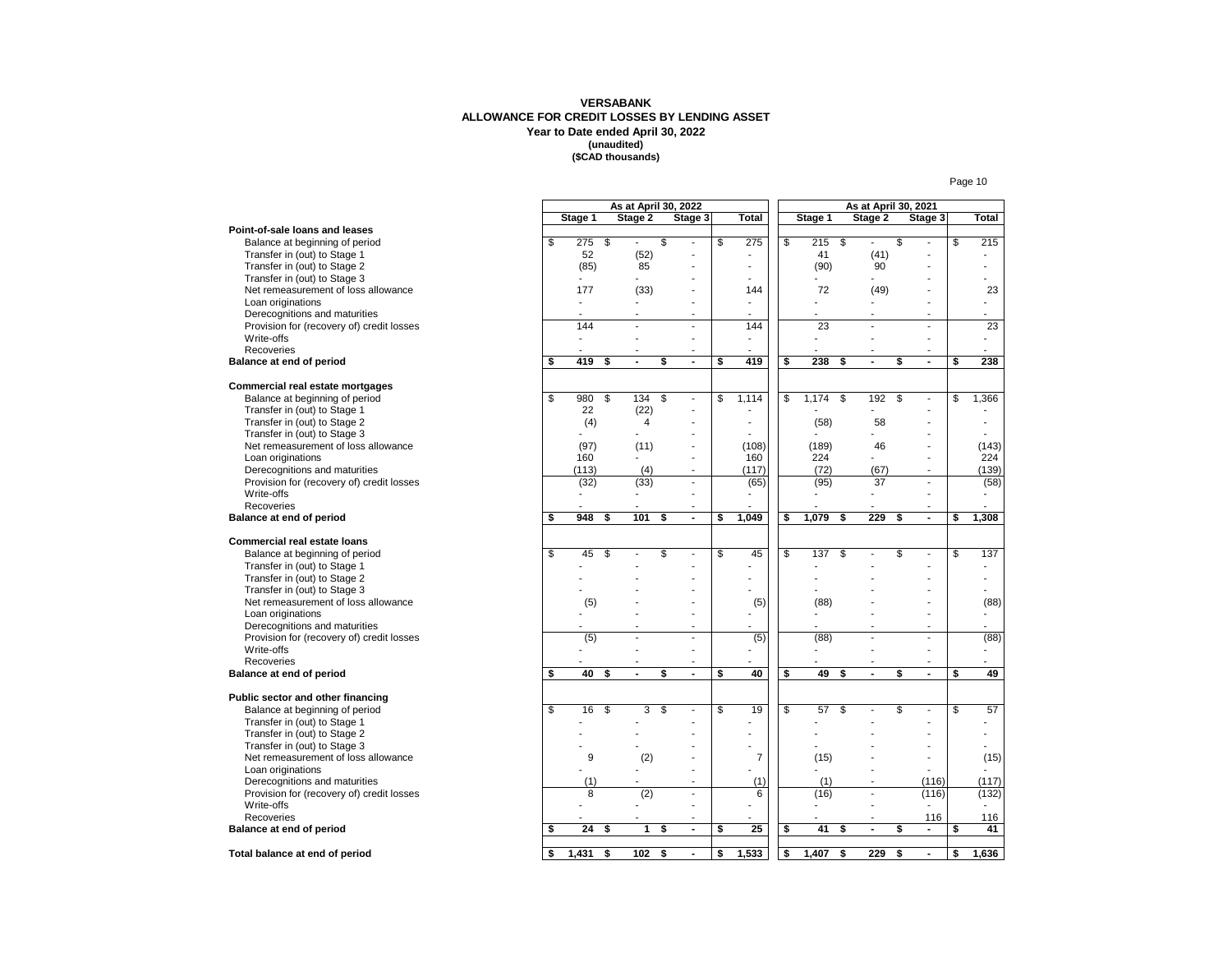#### **VERSABANK BASEL III DISCLOSURE (unaudited) (\$CAD thousands)**

|                                                                      | 2022 |                   |            |     | 2021       |      |            |     |              |  |           |
|----------------------------------------------------------------------|------|-------------------|------------|-----|------------|------|------------|-----|--------------|--|-----------|
| <b>Modified Capital Disclosure Template</b>                          |      | Q2                | Q1         |     | Q4         |      | Q3         |     | Q2           |  | Q1        |
| Common Equity Tier 1 capital: instruments and reserves               |      |                   |            |     |            |      |            |     |              |  |           |
| Directly issued qualifying common share capital                      | \$   | 228,439 \$        | 228,015 \$ |     | 227,819 \$ |      | 152,757 \$ |     | 152,757 \$   |  | 152,757   |
| Retained earnings                                                    |      | 99,285            | 95,276     |     | 90,644     |      | 85,626     |     | 80,965       |  | 77,414    |
| Accumulated other comprehensive income                               |      | 43                | 13         |     | (4)        |      |            |     | (3)          |  |           |
| Common Equity Tier 1 capital before regulatory adjustments           |      | 327,767           | 323,304    |     | 318,459    |      | 238,385    |     | 233,719      |  | 230,171   |
| Total regulatory adjustments to Common Equity Tier 1                 |      | (11, 804)         | (12, 479)  |     | (12,751)   |      | (11, 869)  |     | (12, 979)    |  | (15,320)  |
| Adjustment under transitional basis                                  |      |                   |            |     |            |      |            |     |              |  |           |
| Common Equity Tier 1 capital (CET1)                                  |      | 315,963           | 310,825    |     | 305,708    |      | 226,516    |     | 220,740      |  | 214,851   |
|                                                                      |      |                   |            |     |            |      |            |     |              |  |           |
| Additional Tier 1 capital: instruments                               |      |                   |            |     |            |      |            |     |              |  |           |
| Directly issued qualifying Additional Tier 1 instruments             |      | 13,647            | 13,647     |     | 13,647     |      | 13,647     |     | 13,647       |  | 29,337    |
| Tier 1 capital $(T1 = CET1 + AT1)$                                   |      | 329,610           | 324,472    |     | 319,355    |      | 240,163    |     | 234,387      |  | 244,188   |
| Tier 2 capital: instruments and allowances                           |      |                   |            |     |            |      |            |     |              |  |           |
| Directly issued capital instruments subject to phase out from Tier 2 |      | 100.940           | 100,310    |     | 97,910     |      | 98.375     |     | 97.138       |  | 5,000     |
| Tier 2 capital before regulatory adjustments                         |      | 100,940           | 100,310    |     | 97,910     |      | 98,375     |     | 97,138       |  | 5,000     |
| Total regulatory adjustments to Tier 2 capital                       |      |                   |            |     |            |      |            |     |              |  |           |
| Eligible stage 1 and stage 2 allowance amounts                       |      | 1,533             | 1,455      |     | 1,453      |      | 1,732      |     | 1,636        |  | 1,832     |
| Tier 2 capital (T2)                                                  |      | 102,473           | 101,765    |     | 99,363     |      | 100,107    |     | 98,774       |  | 6,832     |
|                                                                      |      |                   |            |     |            |      |            |     |              |  |           |
| Total regulatory capital $(TC = T1 + T2)$                            | \$   | 432,083 \$        | 426,237    | -\$ | 418,718 \$ |      | 340,270 \$ |     | 333,161 \$   |  | 251,020   |
| Total risk-weighted assets                                           | \$   | 2,313,030<br>- \$ | 2,095,335  | -\$ | 2,013,544  | - \$ | 1,897,695  | -\$ | 1,763,424 \$ |  | 1,721,935 |
|                                                                      |      |                   |            |     |            |      |            |     |              |  |           |
| <b>Capital ratios</b>                                                |      |                   |            |     |            |      |            |     |              |  |           |
| Common Equity Tier 1 (as a % of risk-weighted assets)                |      | 13.66%            | 14.83%     |     | 15.18%     |      | 11.94%     |     | 12.52%       |  | 12.48%    |
| Tier 1 (as a % of risk-weighted assets)                              |      | 14.25%            | 15.49%     |     | 15.86%     |      | 12.66%     |     | 13.29%       |  | 14.18%    |
| Total regulatory capital (as a % of risk-weighted assets)            |      | 18.68%            | 20.34%     |     | 20.80%     |      | 17.93%     |     | 18.89%       |  | 14.58%    |
|                                                                      |      |                   |            |     |            |      |            |     |              |  |           |
| <b>Basel III minimums</b>                                            |      |                   |            |     |            |      |            |     |              |  |           |
| Common Equity Tier 1 capital target ratio                            |      | 7.00%             | 7.00%      |     | 7.00%      |      | 7.00%      |     | 7.00%        |  | 7.00%     |
| Tier 1 capital target ratio                                          |      | 8.50%             | 8.50%      |     | 8.50%      |      | 8.50%      |     | 8.50%        |  | 8.50%     |
| Total regulatory capital target ratio                                |      | 10.50%            | 10.50%     |     | 10.50%     |      | 10.50%     |     | 10.50%       |  | 10.50%    |